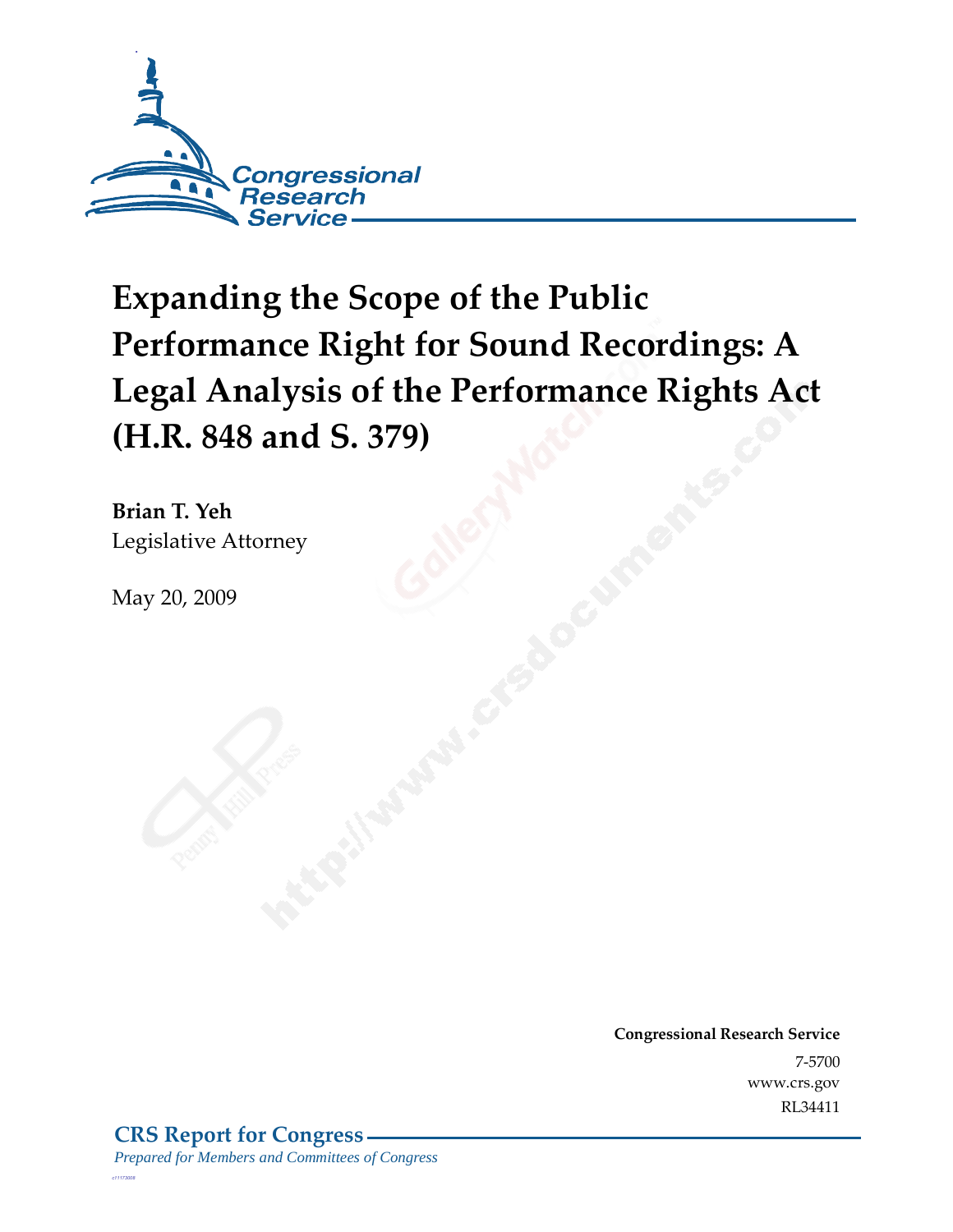### **Summary**

.

The transmission of copyrighted sound recordings to the public by over-the-air AM/FM radio stations is an activity that implicates the right of public performance under the Copyright Act. However, under current law, terrestrial radio broadcasters who play copyrighted music need only compensate songwriters for the performance of their musical compositions and not the holders of the copyright in the sound recording (who may include the recording artist, musicians, and record label). Yet if music is publicly performed by digital audio transmission, such as by Internet radio stations ("webcasters") or satellite radio companies, both the songwriter and the recording artist are entitled by law to receive royalties from the transmitting entity.

Sound recording copyright holders assert that there is no justifiable reason for the copyright law to treat sound recordings differently from other categories of performable copyrighted works. They maintain that recording artists deserve to be fairly compensated by broadcast radio for public performance of their works just as songwriters and music publishers are currently being paid for such activity. They also believe that the copyright law should require the same royalty obligations for terrestrial broadcasters and digital music services, so as not to advantage some of these commercial competitors over others.

The broadcast radio industry, however, has defended its statutory exemption from paying royalties to recording artists for non-digital public performances, by arguing that radio broadcasts serve as free publicity and promotion of the sound recordings, and that performers and record producers are compensated through sales of compact discs or MP3 music download files, concert tickets, and merchandise. Furthermore, the broadcasters are concerned that any new royalty obligation imposed on radio stations could result in less copyrighted music being performed (either because stations may change their format to talk radio or they may need to broadcast an increased number of advertisements), or that the additional royalties could adversely impact the financial health and existence of smaller radio stations.

The Performance Rights Act, H.R. 848 and S. 379, introduced in the  $111<sup>th</sup>$  Congress, would expand the public performance right of sound recording copyright holders to include analog audio transmissions—a change that allows performers to seek royalty payments from terrestrial radio stations. Concurrent resolutions have been introduced in both houses, the Supporting the Local Radio Freedom Act (H.Con.Res. 49, S.Con.Res. 14), expressing that Congress should not impose any new performance fees or royalties for over-the-air broadcasts of sound recordings by local radio stations. These opposing legislative measures reflect the contentious debate between the recording industry that desires compensation from AM/FM radio stations for performers and producers of sound recordings, and the broadcast industry that opposes changes to the status quo.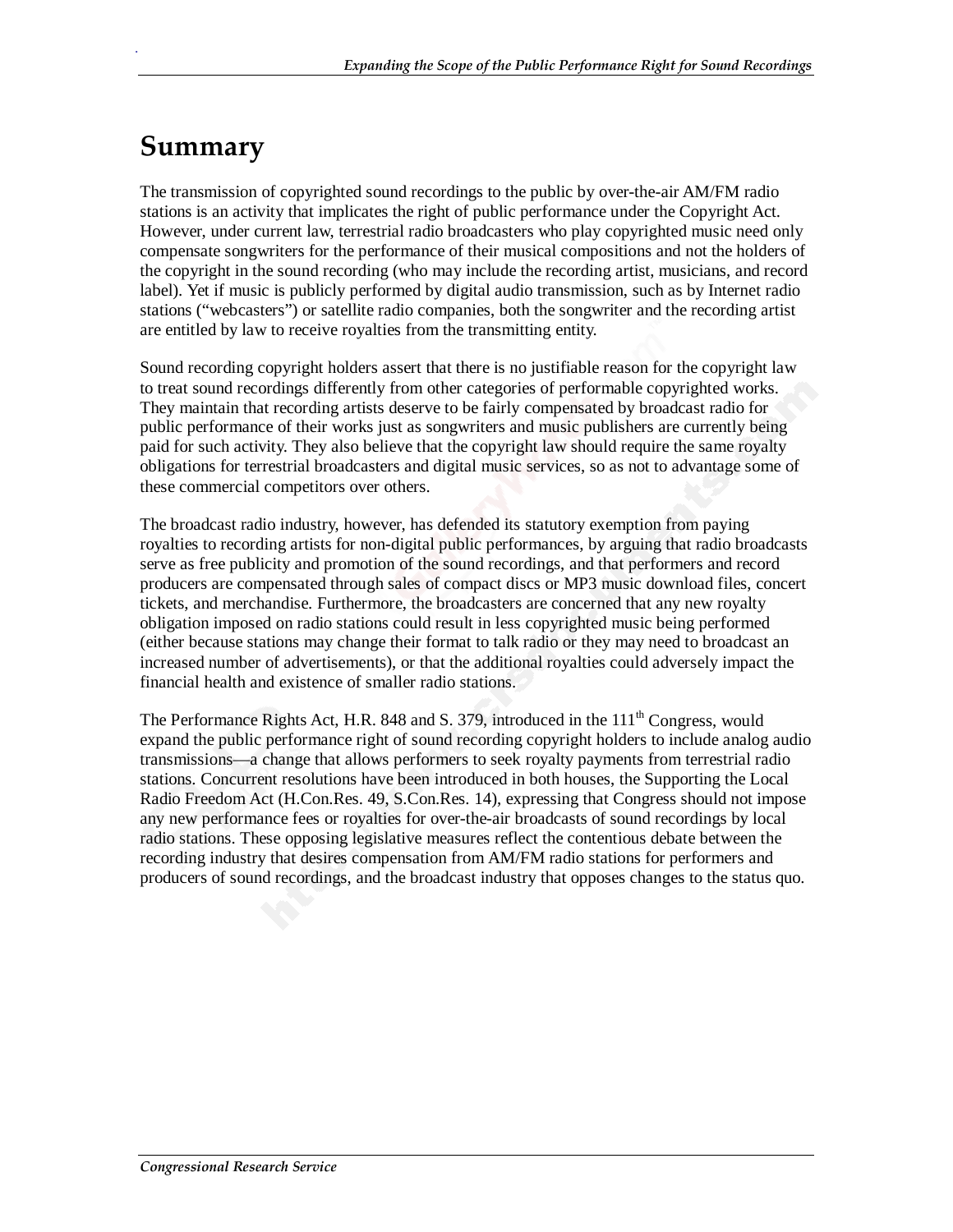## **Contents**

.

### **Tables**

| Table 2. Royalty Rates for Broadcasters Under H.R. 848, Performance Rights Act, as |  |
|------------------------------------------------------------------------------------|--|
|                                                                                    |  |

### **Appendixes**

### **Contacts**

|--|--|--|--|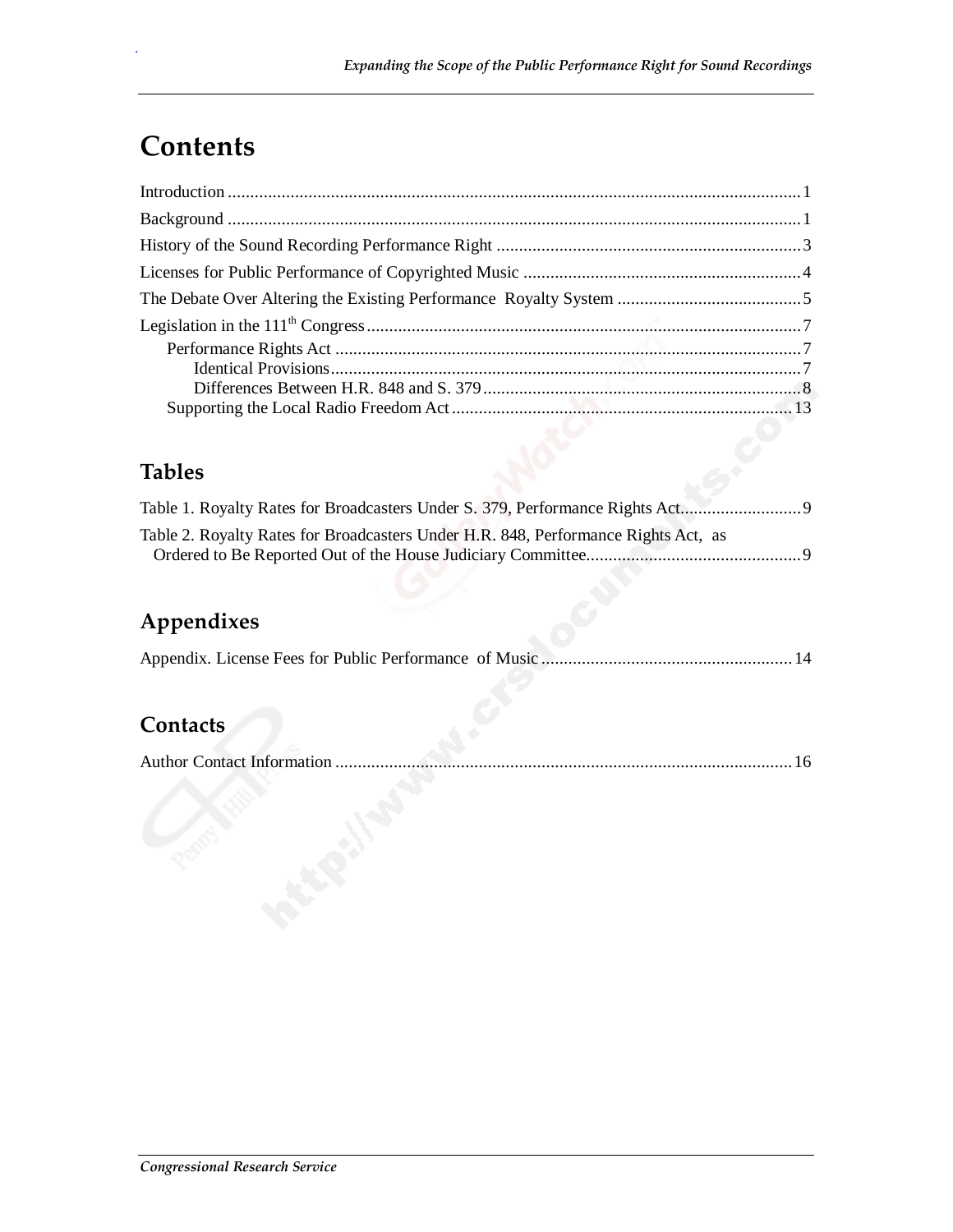## **Introduction**

.

The scope of the public performance right granted by the Copyright Act is broader for musical works than for sound recordings. This difference accounts for the current structure of the royalty obligations of terrestrial radio stations that publicly perform copyrighted music: whereas the musical work copyright holders (songwriters and music publishers) are entitled to receive royalty fees from the radio broadcasters, the sound recording copyright holders (singers, musicians, and record labels) lack any right to demand payment for over-the-air broadcasts of their work. However, since 1995, sound recording copyright holders have possessed a limited public performance right—the right to control public performance of their work by means of a digital audio transmission. Thus, the royalty obligations for Internet radio broadcasters, satellite radio broadcasters, and cable television operators that transmit copyrighted music to their audiences are different than those of terrestrial AM/FM radio stations: entities that digitally transmit music to their listeners must pay royalties not only to the songwriters, but also to the recording artists.

Several hearings were held in the  $110<sup>th</sup>$  and  $111<sup>th</sup>$  Congresses examining whether the performance right should be expanded for sound recordings to encompass non-digital audio transmissions, in order to allow performers and record companies to receive compensation when broadcast radio stations play their sound recordings.<sup>1</sup> This report offers information regarding this issue and a legal analysis of two bills that have been introduced in the  $111<sup>th</sup>$  Congress, H.R. 848 and S. 379 (the Performance Rights Act), that would amend the Copyright Act to provide sound recording copyright holders with a right to receive royalties from terrestrial radio stations that publicly perform their work.

## **Background**

Copyright is a federal grant of legal protection for certain works of creative expression, including books, movies, photographs, and music.<sup>2</sup> A copyright holder possesses several exclusive legal entitlements under the Copyright Act, which together provide the holder with the right to determine whether and under what circumstances the protected work may be used by third parties.<sup>3</sup> Generally, a party desiring to reproduce, adapt, distribute, publicly display, or publicly perform a copyrighted work must either (1) obtain the permission of the copyright holder (usually granted in the form of a license agreement that establishes conditions of use and an amount of monetary compensation known as a royalty fee), (2) comply with the terms of compulsory licenses established by  $law<sup>4</sup>$  or (3) assert that such use falls within the scope of certain statutory limitations on the exclusive rights such as the "fair use" doctrine—but the validity of such claim

1

<sup>1</sup> *Ensuring Artists Fair Compensation: Updating the Performance Right and Platform Parity for the 21st Century: Hearings Before the House Subcomm. on Courts, the Internet, and Intellectual Property,* 110<sup>th</sup> Cong., 1<sup>st</sup> sess. (2007); *Exploring the Scope of Public Performance Rights: Hearings Before the Senate Comm. on the Judiciary,*  $110^{th}$  Cong., 1st sess. (2007); *H.R. 4789, the "Performance Rights Act:" Hearings Before the House Subcomm. on Courts, the Internet, and Intellectual Property, 110<sup>th</sup> Cong., 2d sess. (2008); H.R. 848, the "Performance Rights Act:" Hearings Before the House Comm. on the Judiciary,*  $111^{th}$  Cong.,  $1^{st}$  sess. (2009).

 $2$  17 U.S.C. § 102(a).

<sup>3</sup> 17 U.S.C. §§ 106. For a detailed description of the major provisions of the Copyright Act, *see* CRS Report RS22801, *General Overview of U.S. Copyright Law*, by Brian T. Yeh.

<sup>4</sup> A detailed explanation of compulsory licenses is offered *infra*.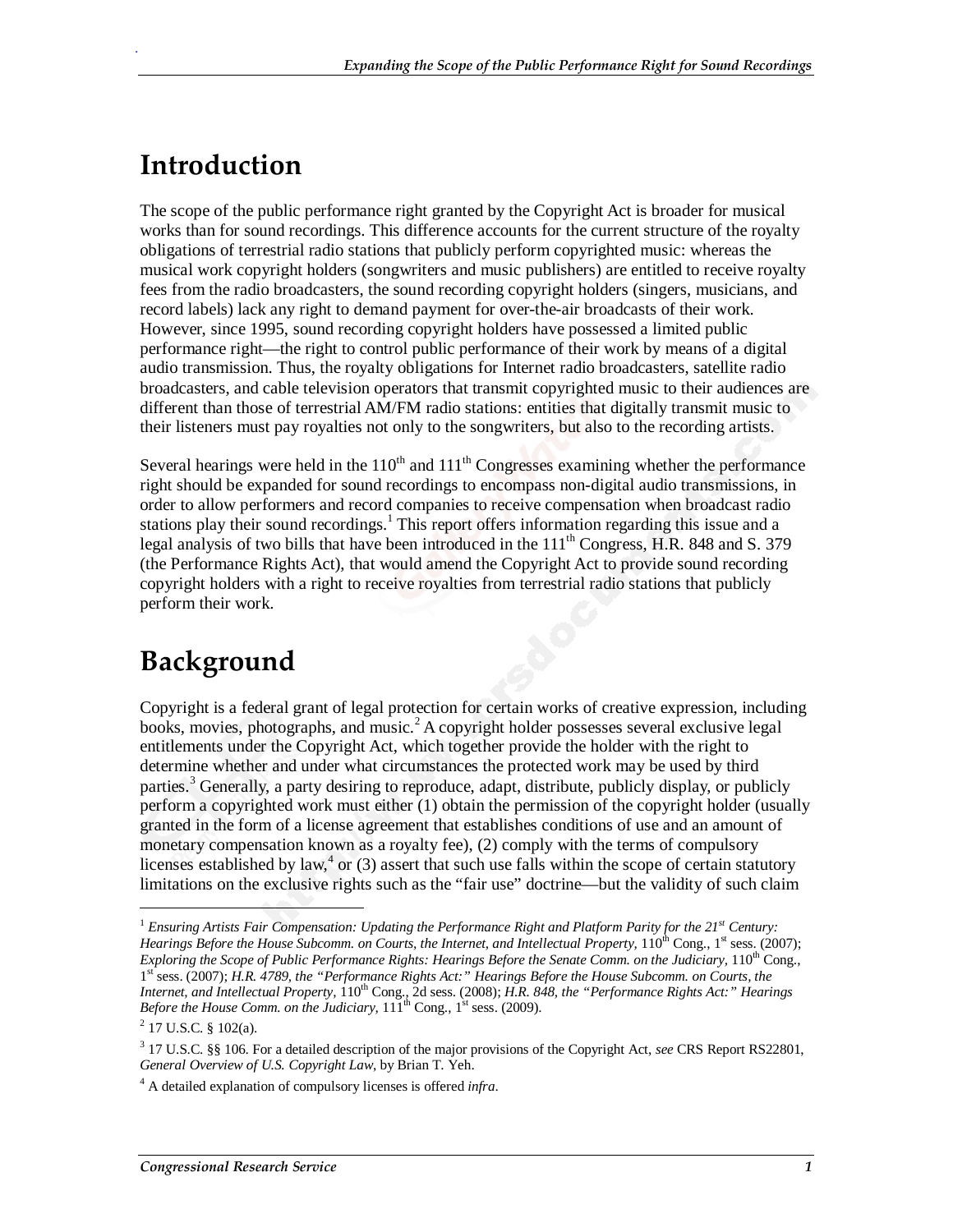may be subject to the judgment of a federal court.<sup>5</sup> The unauthorized use of one of the exclusive rights of the copyright holder constitutes infringement.<sup>6</sup>

Federal law recognizes copyright protection for two separate categories of works in the musical realm: "musical works" and "sound recordings."<sup>7</sup> A musical work refers to the notes and lyrics of a song, while a sound recording is a recorded version of a musician singing or playing a musical work, as that rendition is captured in a tangible medium of expression such as a compact disc, cassette tape, vinyl album, or MP3 file. Thus, there are potentially two different creative artists (and two different copyrights) when it comes to a single piece of recorded music: the holder of the copyright in the underlying musical work embodied in the sound recording, and the holder of the copyright in the sound recording itself. The musical work copyright holder is typically the individual who writes the notes and lyrics of a musical composition, or a music publisher who purchases or licenses copyrights from song composers. The sound recording copyright holder may include the recording artist, the background musicians, and the record label that helps with the production of the sound recording. It is possible that one individual can be both the sound recording copyright holder as well as the holder of the copyright in the musical work; for example, someone who is both a singer and songwriter may hold two independent copyrights to a piece of recorded music. However, many songwriters are not performers, and many performers are not songwriters.

While both musical works and sound recordings are eligible for copyright protection, the Copyright Act does not provide the same degree of public performance<sup>8</sup> protection to sound recordings that it grants to the underlying musical composition contained in the sound recording. The holder of a copyright in the musical work has a more robust right to control public performance in a wide variety of situations, while the sound recording copyright holder has a far more limited right to control public performance of sound recordings—only when the sound recording is transmitted to the public through digital means.<sup>9</sup> The difference in the scope of the public performance right under the Copyright Act for these two copyright holders, and its impact on royalty obligations for third parties wishing to publicly perform sound recordings, may be illustrated by the following scenarios:

- An entity that wants to broadcast a sound recording for the public through nondigital transmissions, such as a terrestrial AM/FM broadcast radio station,  $10$  must pay royalties to the musical work copyright holder (e.g., the songwriter) for the right to publicly perform the musical work, but the radio station does *not* have to pay royalties or otherwise get permission from the sound recording copyright holders (the recording artist, musicians, and record label).
- In contrast, if the music is transmitted to the public through digital means, the two music copyright holders' public performance rights (and the transmitting

1

<sup>5</sup> 17 U.S.C. § 107.

<sup>6</sup> 17 U.S.C. § 501.

<sup>7</sup> 17 U.S.C. §§ 102(a)(2), (7). For more information regarding copyright law and music, *see* CRS Report RL33631, *Copyright Licensing in Music Distribution, Reproduction, and Public Performance*, by Brian T. Yeh.

<sup>&</sup>lt;sup>8</sup> According to the Copyright Act, to "perform" a work means to recite, render, play, dance, or act it, either directly or by means of any device or process. 17 U.S.C. § 101.

 $9$  17 U.S.C. § 106(6).

 $10$  A "broadcast" transmission is defined as a transmission made by a terrestrial broadcast station licensed by the Federal Communications Commission. 17 U.S.C. § 114(j)(3).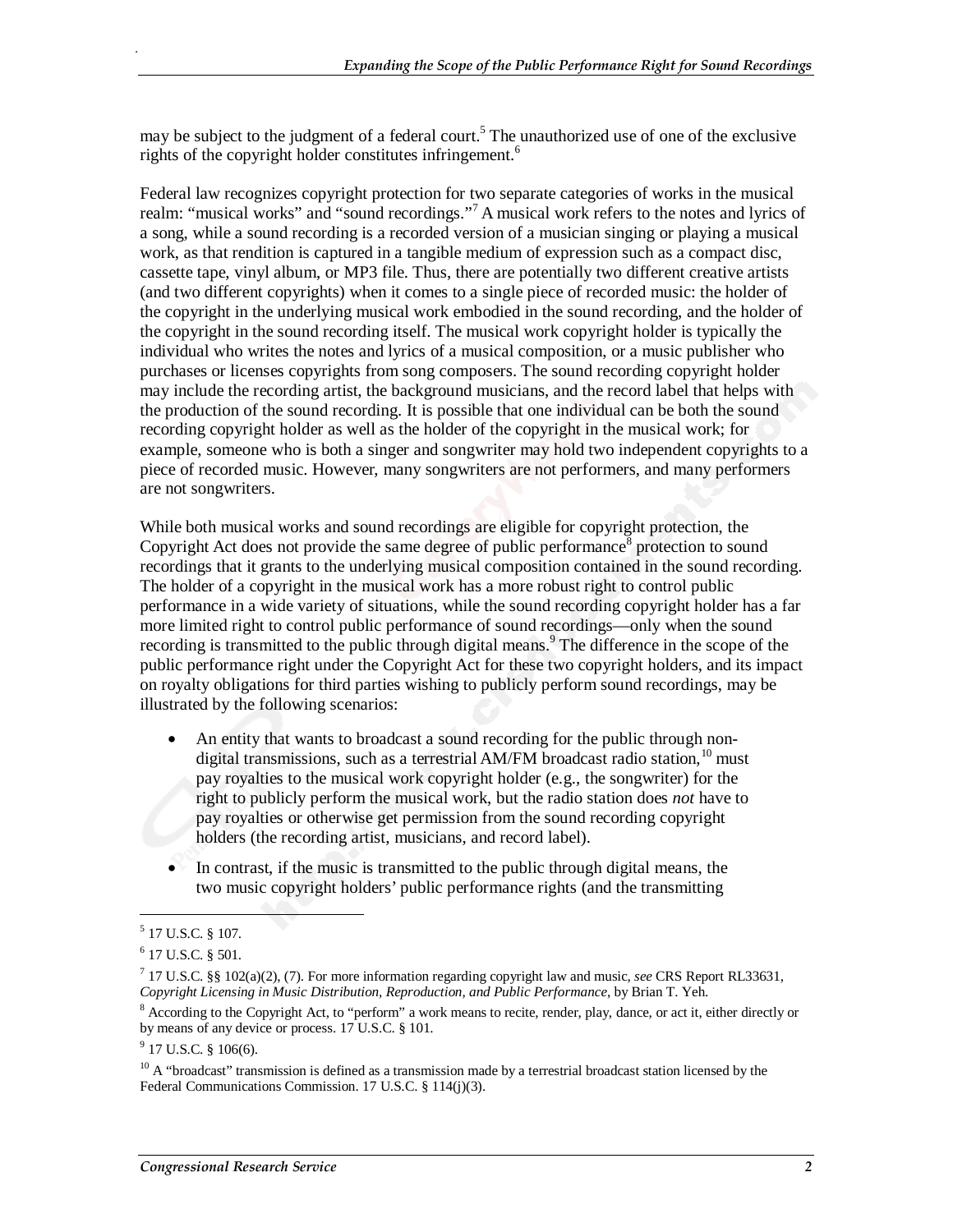entity's royalty obligations) are different. If the public performance of the sound recording involves a digital audio transmission—as used by an Internet radio broadcaster (or "webcaster"), satellite digital radio company, or a traditional AM/FM radio station offering a simultaneous Internet stream of its over-the-air programming—then both the songwriters *and* recording artists have the legal entitlement to be paid for that activity. Stated differently, the webcasters and satellite radio companies, because they transmit audio using digital technologies, are required to pay royalties to both the musical work copyright holder and the sound recording copyright holder.

### **History of the Sound Recording Performance Right**

A review of the history of the performance right in the Copyright Act is helpful in understanding why the scope of public performance protection differs for sound recordings and musical works. While musical works have enjoyed a full right of public performance for over 100 years, the Copyright Act did not offer any legal protection to sound recordings until 1971, when Congress enacted a law that granted exclusive rights to reproduction and distribution to sound recording copyright holders as a response to the increased amount of unauthorized duplication of records and tapes.<sup>11</sup> However, at that time, Congress decided not to grant sound recording copyright holders the right to control public performance, partly due to opposition by television and radio broadcasters and jukebox operators who resisted any changes to the Copyright Act that would require any additional royalty payments beyond those already mandated for songwriters and music publishers, and also because Congress considered the rights to control reproduction and distribution to be sufficient enough to address the immediate problem of record piracy.<sup>12</sup> In the most recent general revision of the Copyright Act in 1976, Congress directed the U.S. Copyright Office to submit a report by January 8, 1978, that would recommend whether Congress should grant a public performance right for sound recordings. In that report, the Register of Copyrights believed that a public performance right for sound recordings was warranted:

Broadcasters and other users of recordings have performed them without permission or payment for generations. Users today look upon any requirement that they pay royalties as an unfair imposition in the nature of a "tax." However, any economic burden on the users of recordings for public performance is heavily outweighed ... by the commercial benefits accruing directly from the use of copyrighted sound recordings.... To leave the creators of sound recordings without any protection or compensation for their widespread commercial use can no longer be justified.<sup>13</sup>

However, at the time, Congress took no action in response to the advice of the Register.

Technological advances in music transmission methods in the early 1990s helped persuade Congress to reexamine the issue of public performance rights for sound recording copyright

**.** 

<sup>&</sup>lt;sup>11</sup> Sound Recording Amendment, P.L. 92-140, 85 Stat. 391 (1971). By its terms, the law was effective on February 15, 1972, and applies to sound recordings made on or after that date.

<sup>&</sup>lt;sup>12</sup> Internet Streaming of Radio Broadcasts: Balancing the Interests of Sound Recording Copyright Owners with Those *of Broadcasters: Hearings Before the House Subcomm. on Courts, the Internet and Intellectual Property,* 108th Cong., 2d sess. (2004) (statement of David Carson, General Counsel, U.S. Copyright Office), at 3.

<sup>&</sup>lt;sup>13</sup> U.S. Register of Copyrights, *Report on Performance Rights in Sound Recordings*, H.R. Doc. No. 15, 95<sup>th</sup> Cong., 2d sess. 1063 (1978).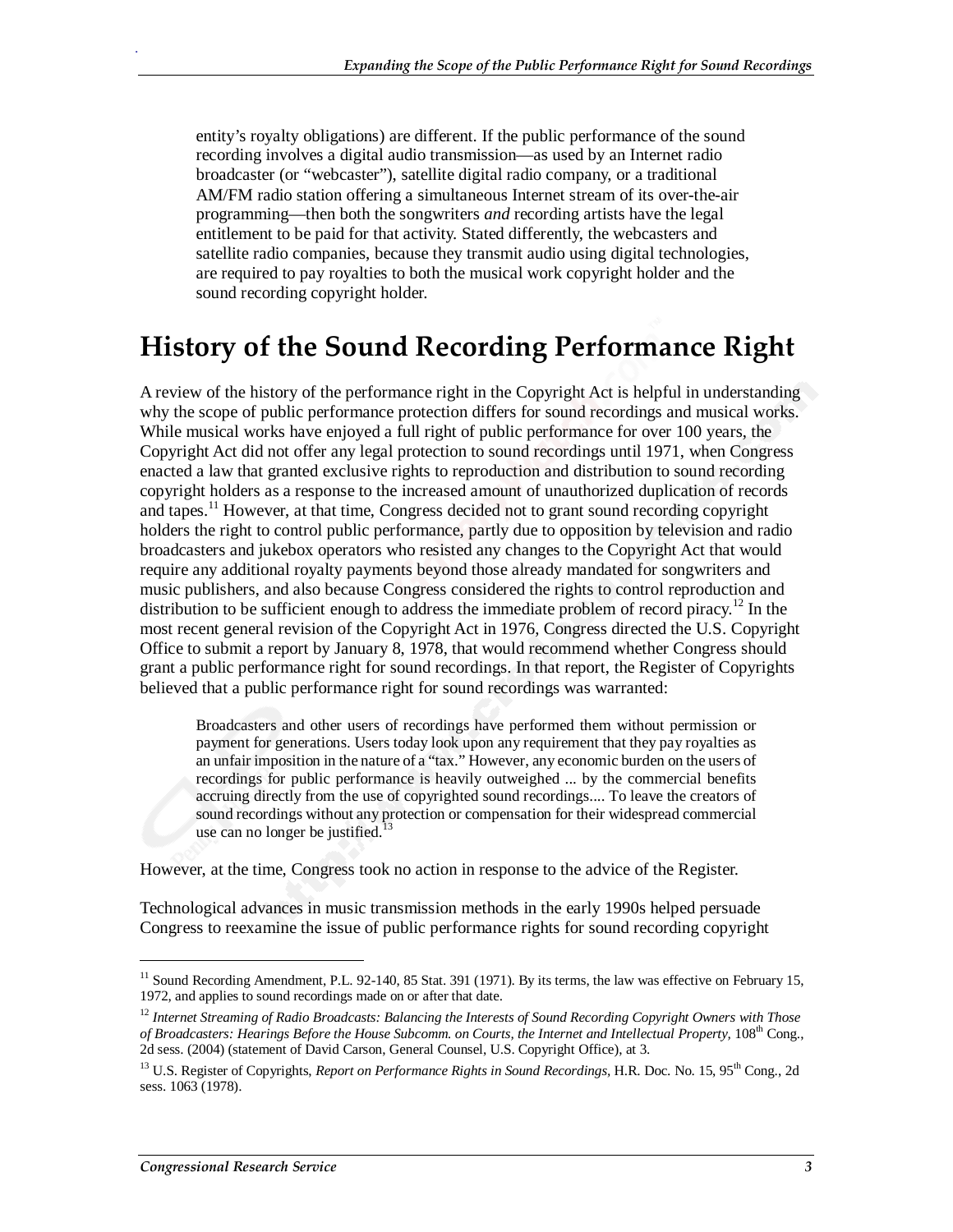holders. Record companies were concerned that consumers would use certain new technologies such as on-demand digital cable music services and other interactive services to listen to music and potentially record the digital audio transmissions, thereby eliminating their need to purchase physical sound recording media.<sup>14</sup>

In response, in 1995, Congress passed the Digital Performance Right in Sound Recordings Act,<sup>15</sup> which for the first time ever granted copyright owners of sound recordings an exclusive right to perform their works publicly—although the right was limited only to digital audio transmission of their sound recordings. However, the law specifically exempted traditional over-the-air radio broadcasts from the newly created right to control digital public performances of sound recordings.<sup>16</sup> The Senate report accompanying the Digital Performance Right in Sound Recordings Act noted that

The Committee, in reviewing the record before it and the goals of this legislation, recognizes that the sale of many sound recordings and the careers of many performers have benefitted considerably from airplay and other promotional activities provided by both noncommercial and advertiser-supported, free over-the-air broadcasting. The Committee also recognizes that the radio industry has grown and prospered with the availability and use of prerecorded music. This legislation should do nothing to change or jeopardize the mutually beneficial economic relationship between the recording and traditional broadcasting industries.<sup>17</sup>

In 1998, with the passage of the Digital Millennium Copyright Act,  $^{18}$  Congress clarified that the digital performance right also applied to sound recordings performed by noninteractive, nonsubscription Internet radio broadcasters (webcasters).<sup>19</sup> As a result of these two laws, webcasters, satellite radio broadcasters, and cable broadcasters are now required to pay royalties to sound recording copyright holders when they digitally transmit their recordings, in addition to the royalties that are due to the musical work copyright holders. Terrestrial radio stations that stream (simulcast) their programming on the Internet also are required to pay royalties to sound recording copyright holders because that activity involves a digital audio transmission. Radio stations that only broadcast copyrighted sound recordings over-the-air, however, are not subject to the digital performance right for sound recordings and thus need only compensate the musical work copyright holder for the public performance.

## **Licenses for Public Performance of Copyrighted Music**

A license is a form of legal permission in which the copyright owner authorizes third parties to use the work, in exchange for a payment of royalty fees and compliance with certain conditions specified in the license. Some licenses are negotiated voluntarily between a copyright owner and

1

<sup>&</sup>lt;sup>14</sup> William H. O'Dowd, *The Need for a Public Performance Right in Sound Recordings*, 31 HARV. J. LEGIS. 249, 254-59 (1993).

<sup>15</sup> P.L. 104-39, 109 Stat. 336 (1995).

<sup>16</sup> Section 3 of P.L. 104-39.

 $17$  S.Rept. 104-128, at 4 (1995).

<sup>18</sup> P.L. 105-304 (1998).

<sup>19</sup> Section 405 of P.L. 105-304.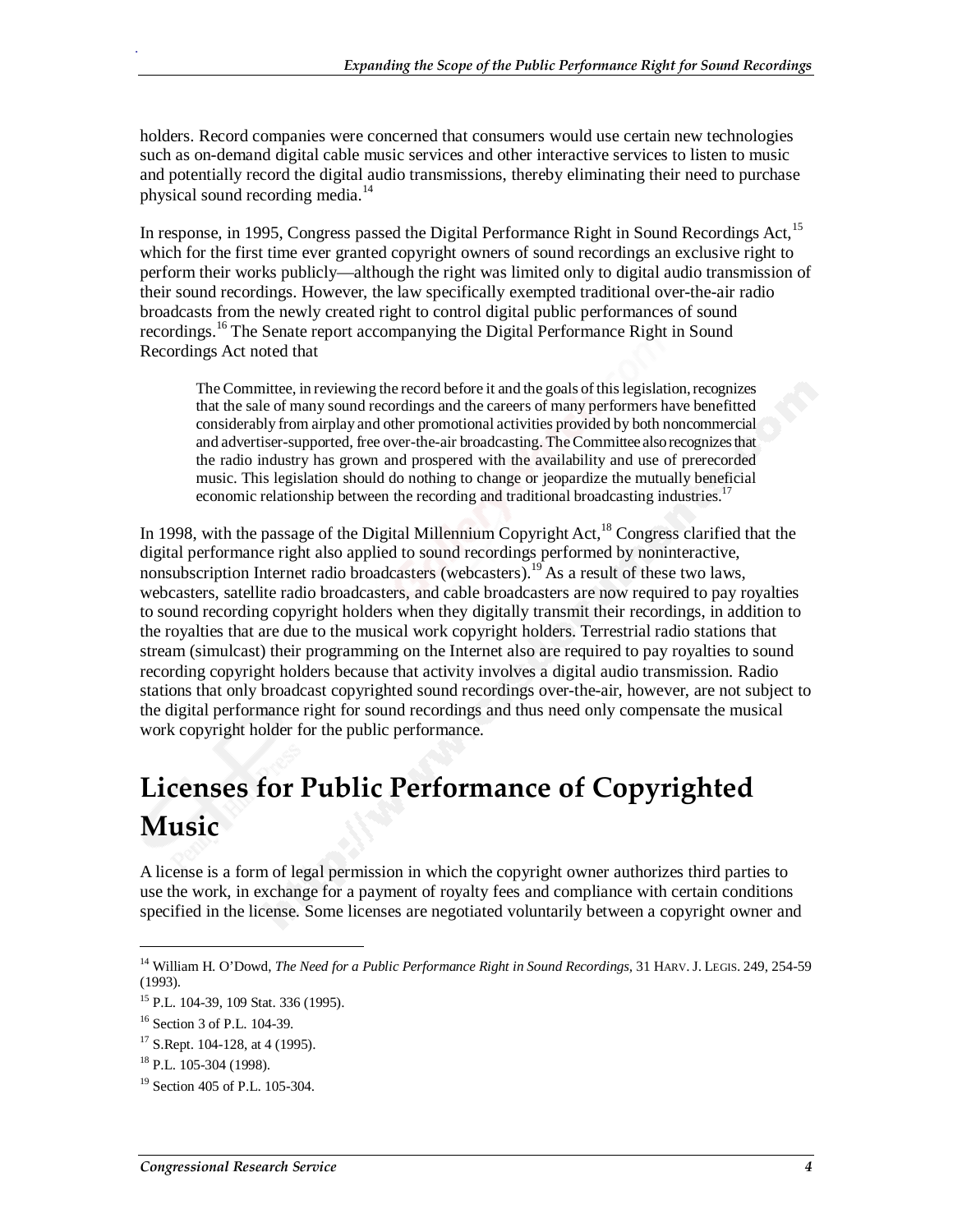the third party wishing to use the work. Other licenses are created by Congress and appear in the Copyright Act. These "statutory" or "compulsory" licenses compel copyright owners to allow third parties to use creative works under certain conditions and according to specific requirements, in exchange for payment of royalty fees at a rate determined by a federal government body known as the Copyright Royalty Board.20 Therefore, a user of a statutory license need not obtain or negotiate permission for using a copyrighted work from the copyright owner; that permission is "compulsory."

When copyrighted sound recordings are transmitted through either analog or digital means, the songwriter who composed the underlying musical composition contained in that sound recording is compensated according to a voluntary license agreement that was the product of private negotiations between the transmitting entities and the musical work copyright holders, who are represented by performing rights organizations such as the American Society of Composers, Authors, and Publishers (ASCAP), Broadcast Music, Inc. (BMI), and the Society for European Stage Authors and Composers (SESAC). A broadcast radio station, webcaster, or satellite radio company must pay license fees to ASCAP, BMI, and/or SESAC for the right to publicly perform the copyrighted musical works made by composers, songwriters, and music publishers who are represented by those organizations.

However, public performance of sound recordings through digital transmission is subject to a compulsory license created by Congress and found in Section 114 of the Copyright Act. Webcasters and satellite radio companies need not negotiate with recording artists for permission to digitally transmit their sound recordings; they only have to comply with the terms of the Section 114 compulsory license and pay the royalty rate prescribed by the Copyright Royalty Board.<sup>21</sup> Collection of royalty payments under the compulsory license for digital transmissions of sound recordings is handled on behalf of sound recording copyright holders by SoundExchange, a nonprofit entity originally created by the Recording Industry Association of America.

## **The Debate Over Altering the Existing Performance Royalty System**

The broadcast radio industry has defended its statutory exemption from paying sound recording copyright holders for non-digital public performances, by arguing that radio broadcasts serve as free publicity and promotion of the music, and that performers and producers of sound recordings are compensated through sales of compact discs or MP3 music download files, concert tickets, and merchandise.<sup>22</sup> Furthermore, radio broadcasters observe that the broadcaster exemption reflects a balanced, symbiotic economic relationship between the broadcasting, music, and sound recording industries, that Congress has chosen not to disturb for over 80 years despite repeated

**.** 

<sup>20</sup> For more background on the Copyright Royalty Board, *see* CRS Report RS21512, *The Copyright Royalty and Distribution Reform Act of 2004*, by Robin Jeweler.

<sup>21</sup> For Internet radio broadcasters, *see* Library of Congress, Copyright Royalty Board, *Digital Performance Right in Sound Recordings and Ephemeral Recordings,* 72 Fed. Reg. 24084 (May 1, 2007); for satellite radio companies, *see* Library of Congress, Copyright Royalty Board, *Determination of Rates and Terms for Preexisting Subscription Services and Satellite Digital Audio Radio Services*, 73 Fed. Reg. 4080 (Jan. 24, 2008).

<sup>22</sup> *Ensuring Artists Fair Compensation: Updating the Performance Right and Platform Parity for the 21st Century: Hearings Before the House Subcomm. on Courts, the Internet, and Intellectual Property,* 110<sup>th</sup> Cong., 1<sup>st</sup> sess. (2007) (statement of Charles M. Warfield, Jr., President, ICBC Broadcast Holdings, Inc.), at 2.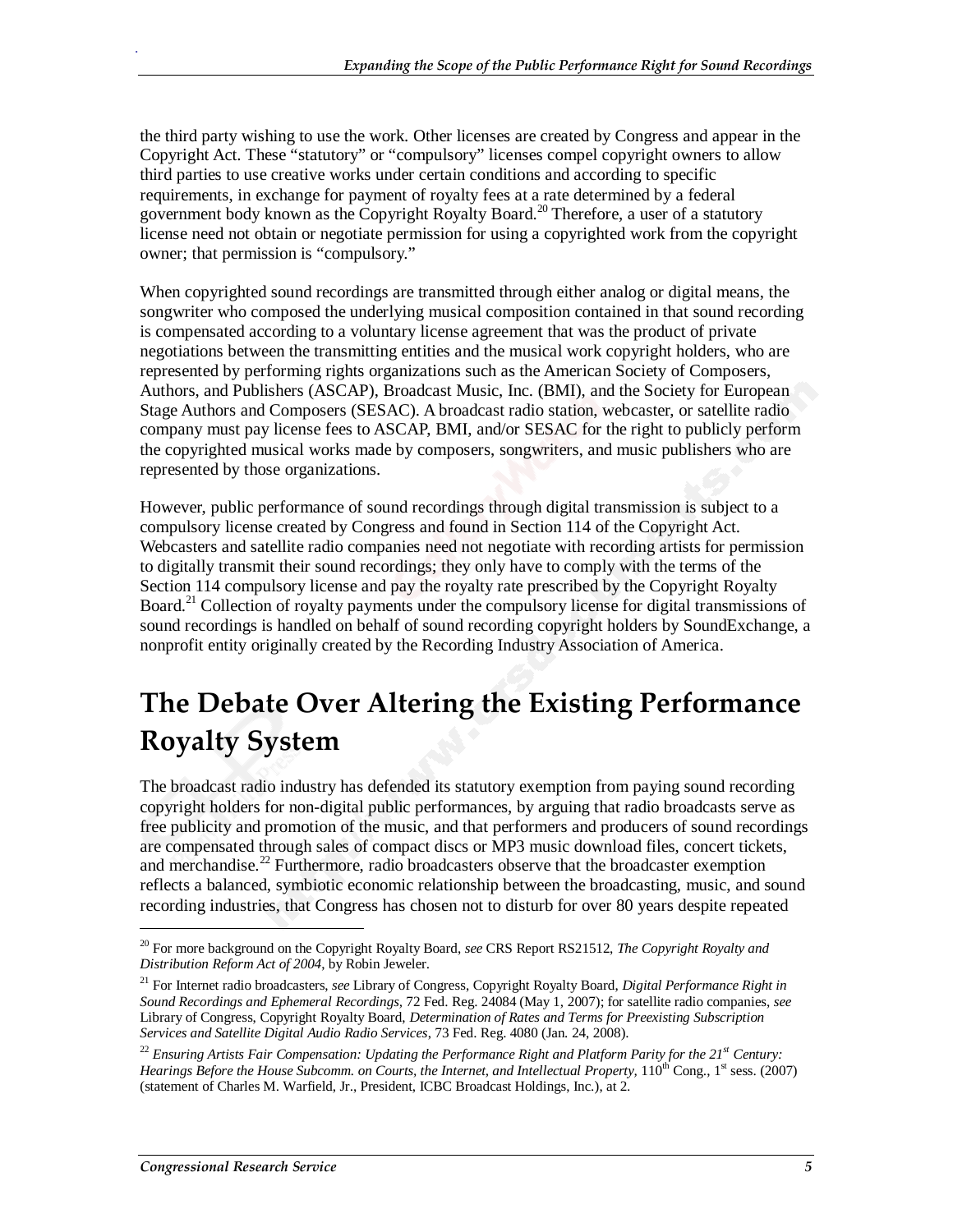appeals by the recording industry to alter the existing performance royalty system.<sup>23</sup> The broadcasters also predict that any new royalty obligations imposed on radio stations could result in less copyrighted music being performed, either because stations may change their format to talk radio or they may need to broadcast an increased number of advertisements to pay for the additional royalty fees.<sup>24</sup> They are also concerned that any new royalty fees will adversely impact financially strapped radio stations' ability to provide non-music services such as local news reporting, weather information, and public service announcements, or even force them to cease operations entirely.<sup>25</sup> Finally, they object to comparisons between the United States and other countries with respect to royalty obligations for public performance of sound recordings because of important differences in the intellectual property law of all countries as well as the fact that many foreign broadcasters are owned or heavily subsidized by their governments.<sup>26</sup>

Sound recording copyright holders have advanced several arguments in support of expanding their performance right. First, they argue that recording artists deserve to be compensated for public performance of their works by broadcast radio just as songwriters and music publishers are currently being paid for such activity.<sup>27</sup> They point out that "simple fairness" requires terrestrial radio to pay them for performing their work, as the artists are the ones "who bring the music to life, who attract listeners to a station, and who make it possible for radio to make money by selling advertising."<sup>28</sup> Second, they claim that the promotional value offered by terrestrial radio for the performance of their sound recordings has been diminished by listeners seeking out alternative sources of music distribution such as satellite radio and Internet music services.<sup>29</sup> Third, they observe that all developed countries in the world except the United States require their radio broadcasters to compensate performers and record labels.<sup>30</sup> However, because the United States does not require U.S. radio broadcasters to compensate foreign performers when they play their sound recordings, reciprocity allows foreign broadcasters to deny paying royalties to U.S. performers when they play their works in their countries.<sup>31</sup> Industry estimates suggest that the loss to U.S. artists in potential foreign performance royalties is about \$70 million.<sup>32</sup>

.

28 MusicFirst, *Frequently Asked Questions About the Performance Right*, *at*

http://musicfirstcoalition.org/faq/performance-right/doesnt-radio-play-compensate-artists-by-boosting-record-sale.html.

<sup>1</sup> <sup>23</sup> *Id.*

<sup>&</sup>lt;sup>24</sup> *Exploring the Scope of Public Performance Rights: Hearings Before the Senate Comm. on the Judiciary, 110<sup>th</sup> Cong., 1<sup>st</sup> sess. (2007)(statement of Steven W. Newberry, President, Commonwealth Broadcasting Corporation* 

<sup>&</sup>lt;sup>25</sup> Free Radio Alliance, *Frequently Asked Questions, at* http://www.freeradioalliance.org/faq.html.

<sup>&</sup>lt;sup>26</sup> Exploring the Scope of Public Performance Rights: Hearings Before the Senate Comm. on the Judiciary, 110<sup>th</sup> Cong., 1<sup>st</sup> sess. (2007)(statement of Steven W. Newberry, President, Commonwealth Broadcasting Corporation).

<sup>&</sup>lt;sup>27</sup> Exploring the Scope of Public Performance Rights: Hearings Before the Senate Comm. on the Judiciary, 110<sup>th</sup> Cong.,  $1<sup>st</sup>$  sess. (2007)(statement of Lyle Lovett) ("[T]he songwriter who created the song deserves to be compensated when that work generates value for another business, as it does for radio. I'm proud to be an ASCAP member, and grateful for the performance royalties that have helped me to earn my living as a songwriter. But the musicians and singers who perform the song are also creators and deserve to be compensated as well.")

<sup>29</sup> MusicFirst, *Get Smart on the Performance Right, at* http://musicfirstcoalition.org/getsmart/.

 $30$  H.R. 848, the "Performance Rights Act:" Hearings Before the House Comm. on the Judiciary,  $111^{\text{th}}$  Cong.,  $1^{\text{st}}$  sess. (2009) (statement of Mitch Bainwol, Chairman and CEO of the Recording Industry Association of America), at 1. <sup>31</sup> *Id.*

<sup>32</sup> *Ensuring Artists Fair Compensation: Updating the Performance Right and Platform Parity for the 21st Century: Hearings Before the House Subcomm. on Courts, the Internet, and Intellectual Property,* 110<sup>th</sup> Cong., 1<sup>st</sup> sess. (2007) (statement of Marybeth Peters, Register of Copyrights), at 14.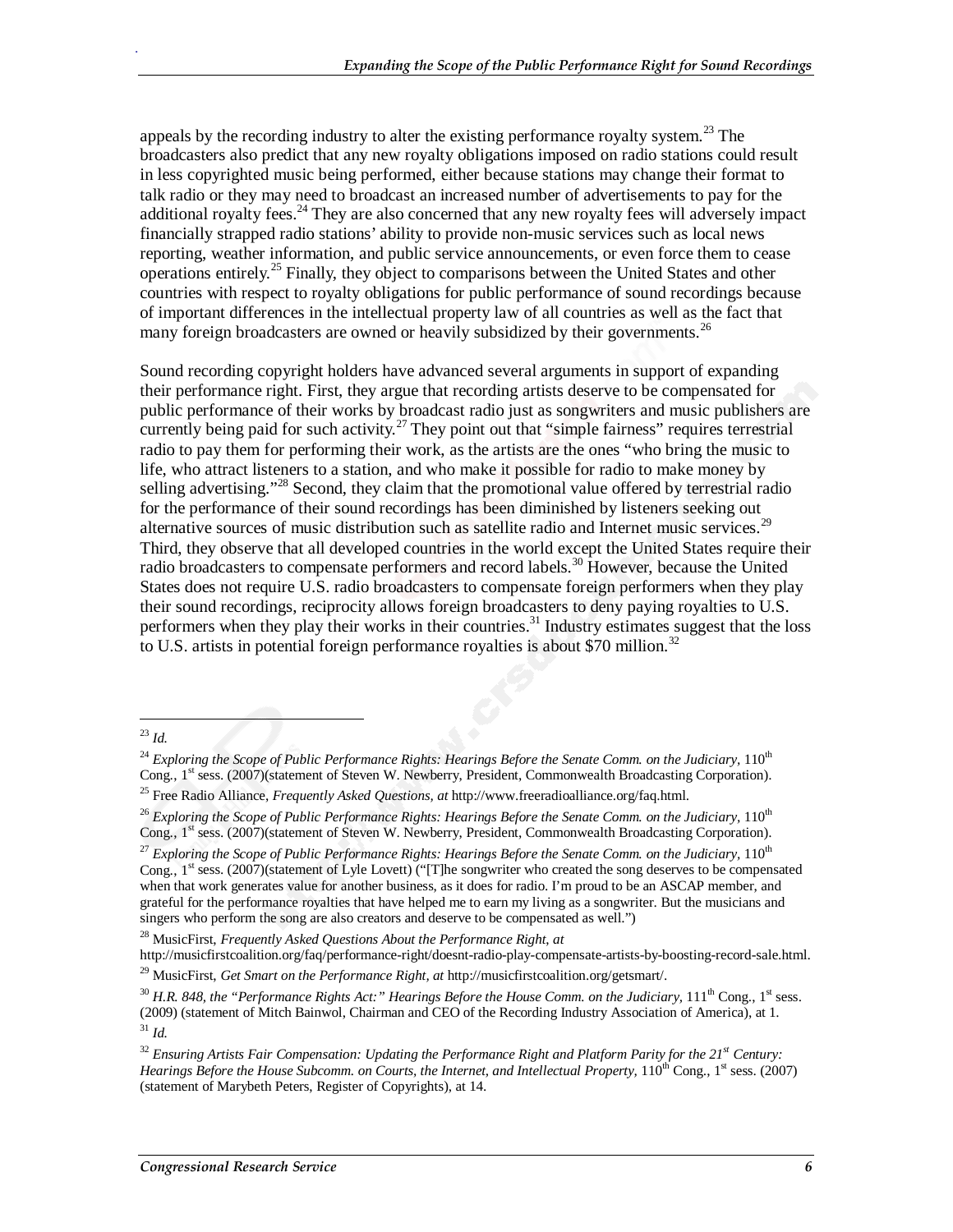The Register of Copyrights has also offered Congress her opinion on this issue, asserting that there is no legal justification for why the copyright law should treat sound recordings differently from other categories of performable copyrighted works, such as books, plays, and movies.<sup>33</sup> She also believes that the copyright law should require the same royalty obligations for both terrestrial broadcasters and digital music services, to provide a more level playing field for these commercial competitors.<sup>34</sup>

### **Legislation in the 111th Congress**

### **Performance Rights Act**

Legislation has been introduced in the  $111<sup>th</sup>$  Congress that would expand the scope of the public performance right for sound recording copyright holders.<sup>35</sup> The changes proposed by the Performance Rights Act, H.R. 848 (introduced by Representative John Conyers, Jr.) and S. 379 (introduced by Senator Patrick Leahy), would require terrestrial radio broadcasters to begin paying a royalty to recording artists and record labels when they play sound recordings.<sup>36</sup>

#### **Identical Provisions**

Section 2 of the bills would amend sections of the Copyright Act that currently relate to digital audio transmission of sound recordings by deleting the qualifying term "digital."<sup>37</sup> The bills also would remove the express statutory exemption for nonsubscription broadcast transmissions (which are the type made by traditional AM/FM radio stations) from the Section 114 compulsory license for public performance of sound recordings.<sup>38</sup> If this legislation is enacted, copyright owners of sound recordings would enjoy a performance right for all types of audio transmissions, both analog and digital. This right would be subject to a Section 114 compulsory license available to entities that transmit sound recordings both digitally and over the air. The Copyright Royalty Board would be responsible for determining the royalty rate that radio stations would have to pay to sound recording copyright holders.<sup>39</sup>

H.R. 848 and S. 379 statutorily exempt from the Section 114 compulsory license a nonsubscription radio broadcast of religious services at a place of worship or other religious assembly, and any incidental uses of a musical sound recording (for example, talk radio, including news and sports programming, that uses brief musical transitions in and out of

 $\overline{a}$ 

<sup>33</sup> *Id.* at 2, 4.

<sup>34</sup> *Id.* at 8-9.

<sup>&</sup>lt;sup>35</sup> The legislation as introduced is substantially similar to bills in the  $110<sup>th</sup>$  Congress on this topic, H.R. 4789 and S. 2500.

<sup>&</sup>lt;sup>36</sup> The Copyright Act requires the following division and distribution of the royalty payments made pursuant to a Section 114 compulsory license: 45% of the fee is to be paid to the recording artist, 5% to the background musicians, and 50% to the record label. 17 U.S.C. § 114(g)(2).

 $37$  17 U.S.C. §§ 106(6), 114(d)(1), 114(j)(6).

 $38$  17 U.S.C.  $\frac{114(d)(1)(A)}{A}$ .

<sup>&</sup>lt;sup>39</sup> The two bills differ, however, in the required standard to be used by the Copyright Royalty Board in determining this rate. The rate-making standard is discussed *infra.*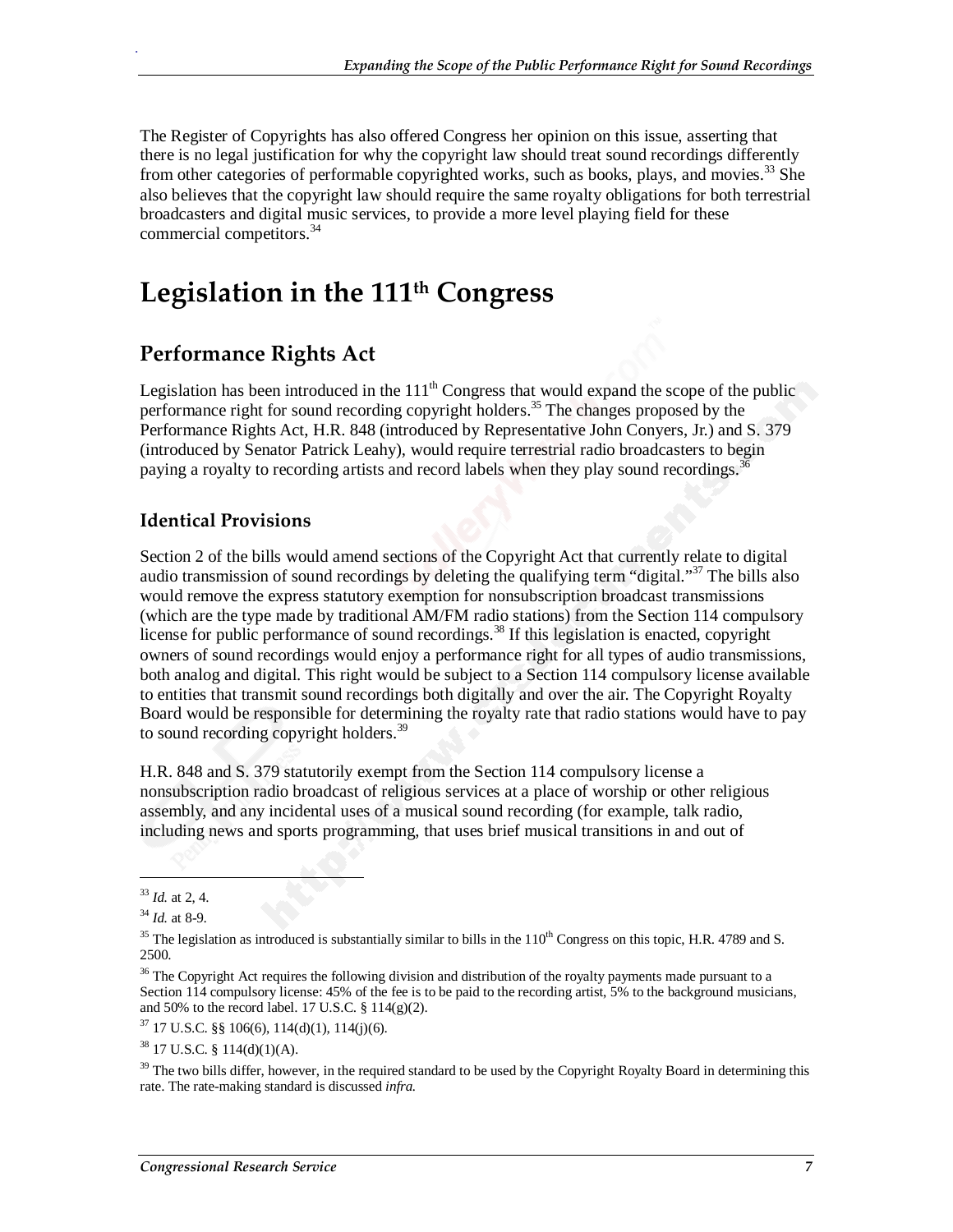commercials or program segments would be exempt from paying a sound recording performance royalty for such uses of sound recordings).40

Section 4 of the bills directs the Copyright Royalty Board to establish a "per program license option for terrestrial broadcast stations that make limited feature uses of sound recordings."<sup>41</sup> This provision may be most beneficial to stations that utilize primarily a talk-radio format, though they may broadcast sound recordings on infrequent occasions.

Section 5 of the bills states that nothing in the Performance Rights Act shall adversely affect the public performance rights or royalties payable to songwriters or copyright owners of musical works. This provision is intended to preserve songwriters' existing public performance rights and clarify that the provisions of the Performance Rights Act shall not diminish them.<sup>42</sup>

#### **Differences Between H.R. 848 and S. 379**

H.R. 848 and S. 379 contain several provisions unique to each bill.

#### *Blanket Licenses for Small or Noncommercial Radio Stations*

Both bills provide special treatment for certain small or noncommercial radio stations by excusing them from having to pay the royalty fee established by the Copyright Royalty Board; rather, qualifying stations would only need to pay a flat annual rate for a blanket license. Although the two bills were introduced in their respective houses containing the same fixed royalty rate amounts, the House bill was ordered to be reported out of the House Judiciary Committee with a manager's amendment<sup>43</sup> that offered a different rate structure than that of the Senate bill and the House bill as introduced. Under the Senate bill, commercial radio stations that have annual revenue of less than \$1.25 million may elect to pay a fixed royalty amount of \$5,000 per year, while public broadcasting entities (noncommercial educational broadcast stations, including college radio stations)—regardless of their revenue or number of listeners—may elect to pay a flat fee of \$1,000 a year.<sup>44</sup> The sponsor of the Senate bill claims that more than 75% of existing commercial broadcasting stations in the country would be eligible for the flat fee, blanket license option.45 However, the legislation dictates that these fixed-rate royalty fees are *not* to be taken into account in any Copyright Royalty Board rate-setting proceeding, or in any other administrative, judicial, or other federal government proceeding.<sup>46</sup> The royalty fees under the Senate bill may be summarized as follows:

**.** 

 $^{40}$  153 Cong. Rec. E2605 (extension of remarks, Dec. 19, 2007) (statement of Rep. Darrell E. Issa, in reference to H.R.  $4789, 110<sup>th</sup>$  Cong., 1<sup>st</sup> Sess. (2007), which is substantially similar to the House-version of the Performance Rights Act introduced in the  $111<sup>th</sup>$  Congress).

<sup>&</sup>lt;sup>41</sup> Section 4 of H.R. 848 and S. 379, amending 17 U.S.C. § 114(f)(2)(B).

 $42$  155 Cong. REC. S1545 (daily ed. Feb. 4, 2009) (statement of Sen. Leahy).

<sup>&</sup>lt;sup>43</sup> Manager's amendment available at http://www.cq.com//displayamendment.do?docid=3116587&productId=1.

 $44$  Section 3(a)(1) of H.R. 848 and S. 379.

<sup>45 155</sup> CONG. REC. S1545 (daily ed., Feb. 4, 2009) (statement of Sen. Leahy).

 $46$  Section 3(a) of S. 379.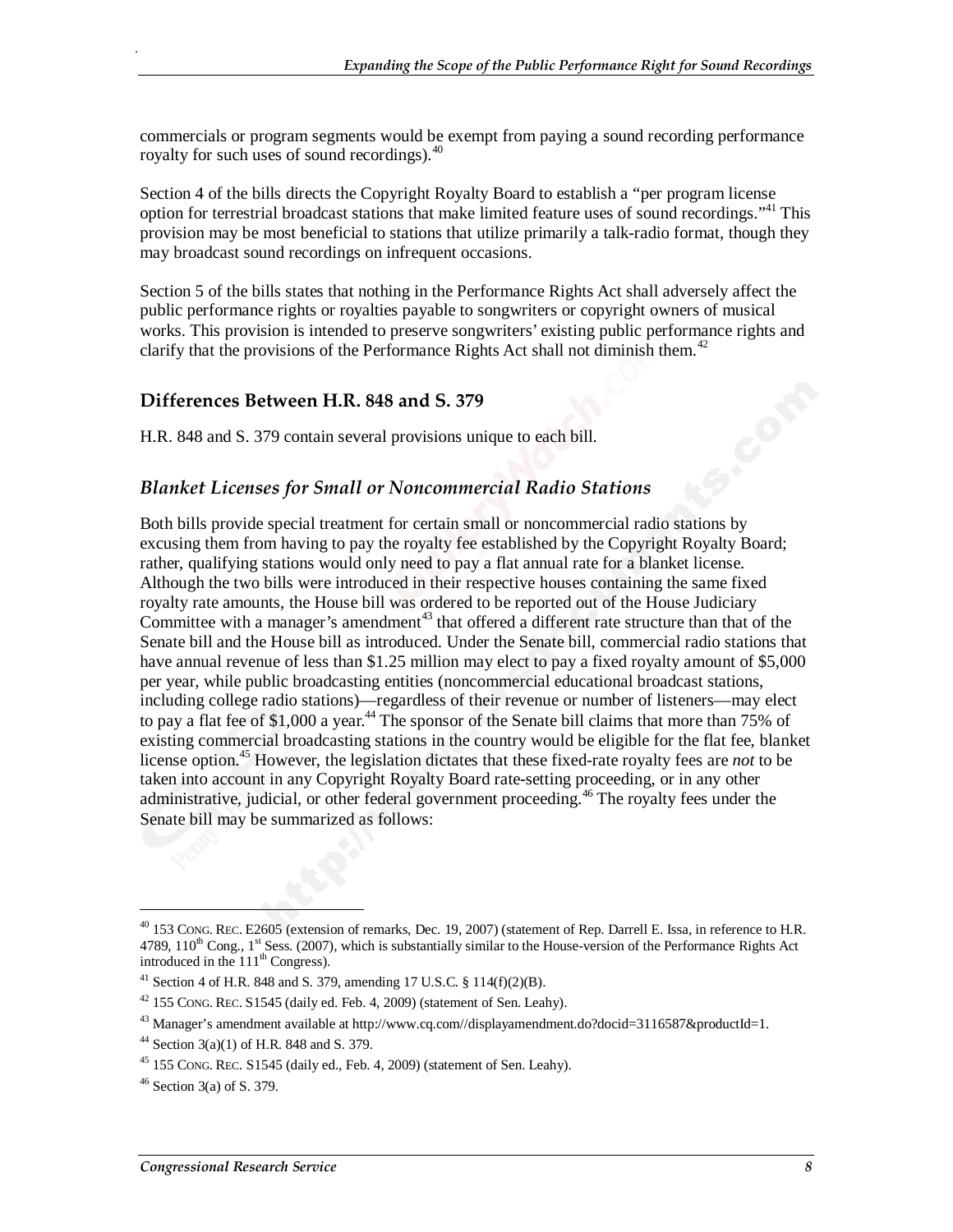| <b>Annual Revenue</b>       | <b>Commercial Broadcaster</b>                    | <b>Public Broadcasting Entity</b> |
|-----------------------------|--------------------------------------------------|-----------------------------------|
| Greater than \$1.25 million | Rate to be set by the Copyright<br>Royalty Board | Flat fee of \$1,000 per year      |
| Less than \$1.25 million    | Flat fee of \$5,000 per year                     | Flat fee of \$1,000 per year      |

|  |  |  |  |  |  | Table 1. Royalty Rates for Broadcasters Under S. 379, Performance Rights Act |  |
|--|--|--|--|--|--|------------------------------------------------------------------------------|--|
|--|--|--|--|--|--|------------------------------------------------------------------------------|--|

**Source:** Congressional Research Service

In contrast, the House Judiciary Committee approved by voice vote on May 13, 2009, a manager's amendment that would further reduce the royalty rates for smaller commercial radio stations and public broadcasting stations. The manager's amendment contains the following tiered royalty fee structure:

**Table 2. Royalty Rates for Broadcasters Under H.R. 848, Performance Rights Act, as Ordered to Be Reported Out of the House Judiciary Committee** 

| <b>Annual Revenue</b>       | <b>Commercial Broadcaster</b>                    | <b>Public Broadcasting Entity</b> |
|-----------------------------|--------------------------------------------------|-----------------------------------|
| Greater than \$1.25 million | Rate to be set by the Copyright<br>Royalty Board | Flat fee of \$1,000 per year      |
| $$500,000 < $1.25$ million  | Flat fee of \$5,000 per year                     | Flat fee of \$1,000 per year      |
| \$100,000 < \$500,000       | Flat fee of \$2,500 per year                     | Flat fee of \$1,000 per year      |
| Less than $$100,000$        | Flat fee of \$500 per year                       | Flat fee of \$500 per year        |

**Source:** Congressional Research Service, based on information from the manager's amendment available at http://www.cq.com//displayamendment.do?docid=3116587&productId=1.

#### *Standard Used by the Copyright Royalty Board in Setting Royalty Rates*

While both H.R. 848 and S. 379 would require the Copyright Royalty Board (CRB) to determine the royalty rate applicable to the performance of sound recordings by commercial radio stations that have gross revenues of more than \$1.25 million per year, the bills differ in the standard that the CRB would use to set the rate. Under the Senate bill, the rate would be determined under a "willing buyer, willing seller" standard,  $47$  which is the same one currently being used by the CRB in calculating the royalty rate applicable to Internet webcasters.<sup>48</sup> The House bill as introduced also followed this approach.

1

<sup>&</sup>lt;sup>47</sup> The standard is described in 17 U.S.C. § 114(f)(2)(B): "[T]he Copyright Royalty Judges shall establish rates and terms that most clearly represent the rates and terms that would have been negotiated in the marketplace between a willing buyer and a willing seller. In determining such rates and terms, the Copyright Royalty Judges shall base [their] decision on economic, competitive and programming information presented by the parties, including—(i) whether use of the service may substitute for or may promote the sales of phonorecords or otherwise may interfere with or may enhance the sound recording copyright owner's other streams of revenue from its sound recordings; and (ii) the relative roles of the copyright owner and the transmitting entity in the copyrighted work and the service made available to the public with respect to relative creative contribution, technological contribution, capital investment, cost, and risk."

<sup>48</sup> For more information on the use of this standard in setting royalty rates for webcasters, *see* CRS Report RL34020, *Statutory Royalty Rates for Digital Performance of Sound Recordings: Decision of the Copyright Royalty Board*, by Brian T. Yeh.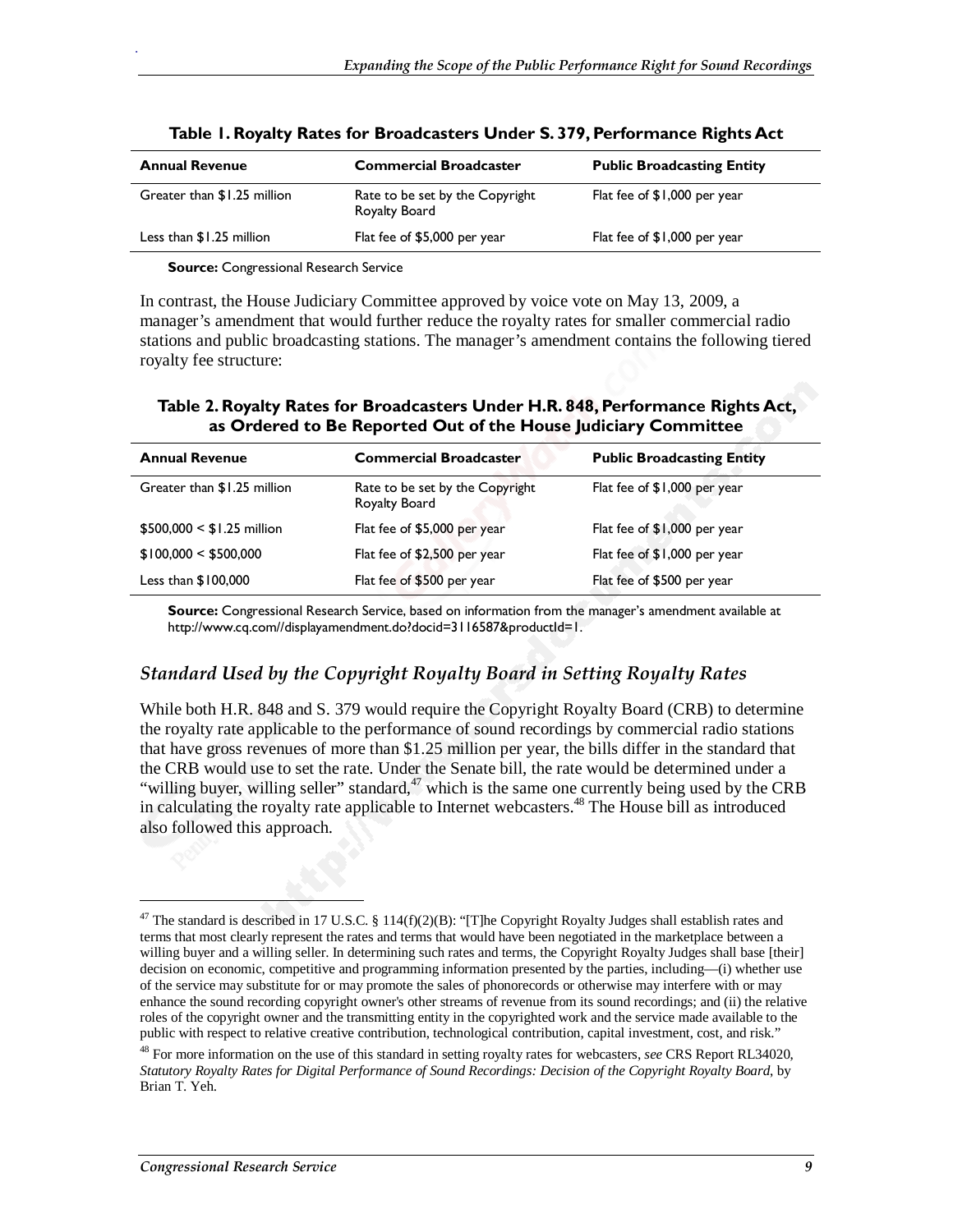However, the manager's amendment to H.R. 848 would change the standard that would be applied by the CRB in determining the Section 114 compulsory license for public performance of sound recordings. Under H.R. 848 (as ordered to be reported out of the House Judiciary Committee), the CRB would be directed to follow a *modified* "801(b) standard" in setting royalty rates for not only terrestrial radio, but also for Internet webcasters, digital cable music channels, and satellite radio companies. The so-called "801(b) standard" (referring to the section of the Copyright Act, 17 U.S.C. § 801(b)(1), that currently governs the CRB determination of royalty rates for digital cable radio and satellite radio companies) requires the CRB to develop a rate that reflects consideration of several factors beyond strictly market-rate calculations. Such royalty rate must be set to achieve the following statutory objectives:

(A) To maximize the availability of creative works to the public.

(B) To afford the copyright owner a fair return for his or her creative work and the copyright user a fair income under existing economic conditions.

(C) To reflect the relative roles of the copyright owner and the copyright user in the product made available to the public with respect to relative creative contribution, technological contribution, capital investment, cost, risk, and contribution to the opening of new markets for creative expression and media for their communication.

(D) To minimize any disruptive impact on the structure of the industries involved and on generally prevailing industry practices.49

The manager's amendment to H.R. 848 would require the CRB to consider the first three criteria above, but the bill does not include the fourth objective. It has been asserted that the fourth factor was decisive in the CRB calculation of royalty rates for satellite radio that are substantially lower than what they might have been under a "willing buyer, willing seller" standard.<sup>50</sup> However, it remains to be seen whether the first three criteria, in the absence of the fourth consideration, will guide the CRB in determining rates that are lower than those that are the product of the "willing buyer, willing seller" standard.

In addition, the manager's amendment would instruct the CRB, in determining the royalty rates for Section 114 compulsory licenses, to consider evidence on the effect of such rates and terms on the following entities:

- religious, minority-owned, female-owned, small, and noncommercial broadcasters;
- non-music programming, including local news and information programming for stations that are part of station groups in which all stations within the group are located in one designated market area (as determined by Nielsen Media Research); and

1

 $^{49}$  17 U.S.C. § 801(b)(1)(A)-(D).

<sup>50</sup> David Oxenford, *Broadcast Performance Royalty Passes House Judiciary Committee - A Work In Progress,* May 13, 2009, *available at* http://www.broadcastlawblog.com/2009/05/articles/broadcast-performance-royalty/broadcastperformance-royalty-passes-house-judiciary-committee-a-work-in-progress/ ("[T]he entire 801(b) set of criteria has not been incorporated in the new bill. Specifically, the new criteria omit the one factor that was the most important in cutting the satellite radio royalties from what probably would have been 14% of revenue had a 'willing buyer, willing seller' analysis been used, down to 6-8% of revenues.").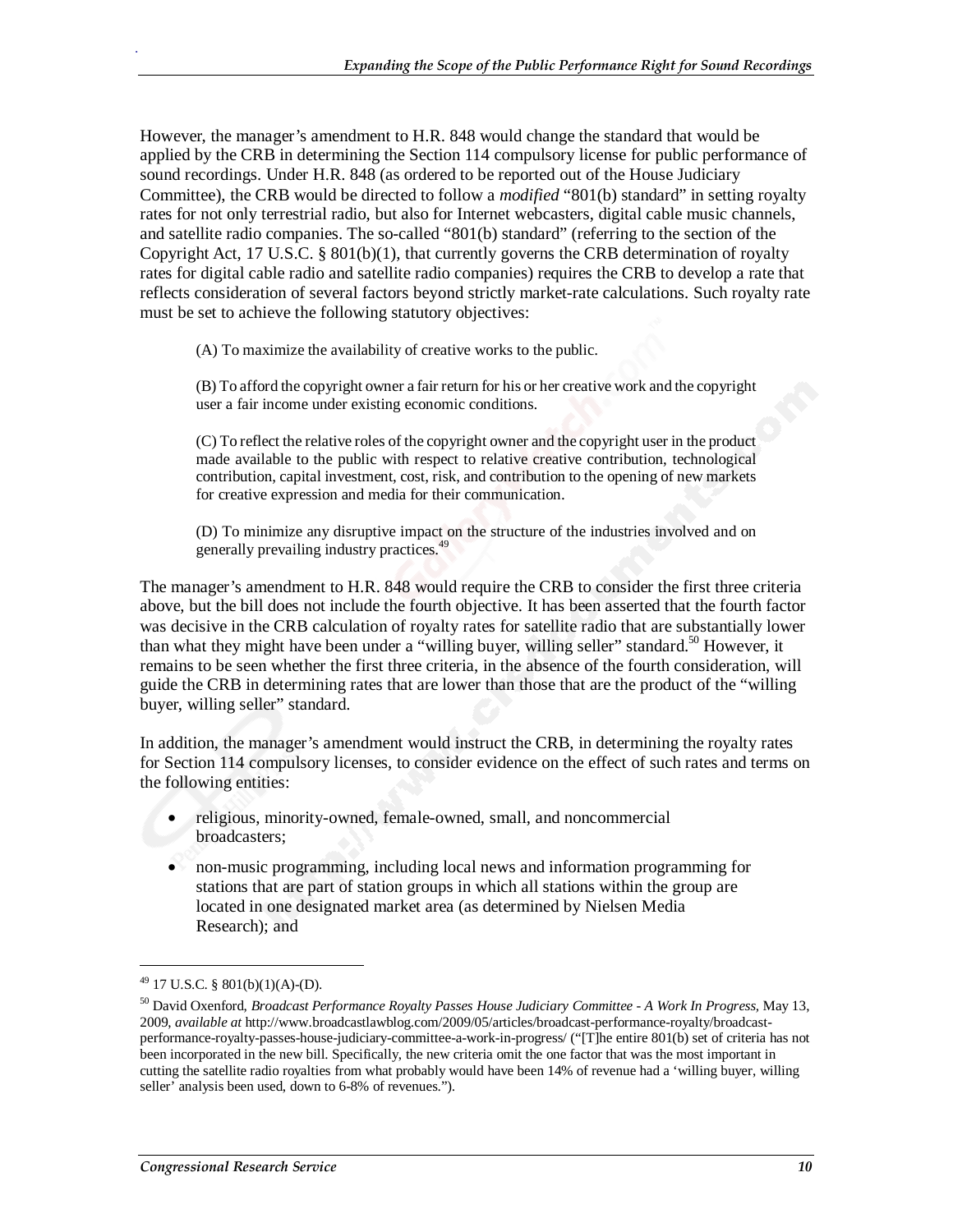• religious, minority or minority-owned, and female or female-owned royalty recipients.

The section of the manager's amendment that contains this instruction is titled "preservation of diversity;" presumably, the CRB would be responsible for taking into account evidence of significant negative economic impact on these entities in establishing or adjusting royalty rates that would moderate such impact.

#### *Delay in Effective Date of Legislation*

Unique to the House bill (as ordered to be reported out of the House Judiciary Committee) is a provision that would delay the effective date of the legislation for three years after the enactment of the Performance Rights Act in the case of radio broadcasters with annual gross revenues of less than \$5 million, or one year immediately following enactment of the act in the case of a broadcaster making more than \$5 million a year. The precise language of the manager's amendment provides that radio broadcasters "shall not be required to pay a royalty" during those time periods. However, as noted above, the royalty rate for commercial broadcasters with greater than \$1.25 million in annual revenue is to be determined by the Copyright Royalty Board. A CRB rate-making proceeding often requires several years to conduct.<sup>51</sup> Therefore, for commercial broadcasters that make more than \$5 million annually, the obligation to begin paying royalty rates after the one year delay will likely come to fruition before the CRB issues a decision that establishes the royalty rate. In such a situation, the commercial broadcaster would likely be responsible for paying for royalties retroactively from the date when the CRB establishes the rate.

#### *No Effect on Local Communities*

The manager's amendment to H.R. 848 that was adopted by the House Judiciary Committee contains a provision that would amend Section 114 of the Copyright Act by adding the following:

Neither this subsection nor the payment of royalties by broadcasters hereunder shall affect in any respect the public interest obligations of a broadcaster to its local community under part 73 of title 47 of the Code of Federal Regulations.

The Senate bill does not contain a similar provision. This provision emphasizes that the new royalty payment requirements are not meant to diminish or otherwise alter any public interest obligations of broadcasters under federal communications laws.

#### *Sound Recording Performance Complement*

H.R. 848 (as ordered to be reported out of the House Judiciary Committee) would require that traditional radio stations adhere to the same performance limitations that are currently imposed on webcasters and satellite radio (referred to as the "sound recording performance complement") as part of the conditions of using a Section 114 compulsory license, such as restrictions on their ability to pre-announce the titles of songs that are to be played at a specific time, and limiting the

1

<sup>&</sup>lt;sup>51</sup> For example, the CRB announced on January 5, 2009, that it was initiating a rate-making proceeding to determine the royalty rates for Internet radio webcasters that would be applicable for the royalty period that runs from January 1, 2011, through December 31, 2015. Copyright Royalty Board, Library of Congress, *Digital Performance in Sound Recordings and Ephemeral Recordings,* 74 Fed. Reg. 318 (Jan. 5, 2009).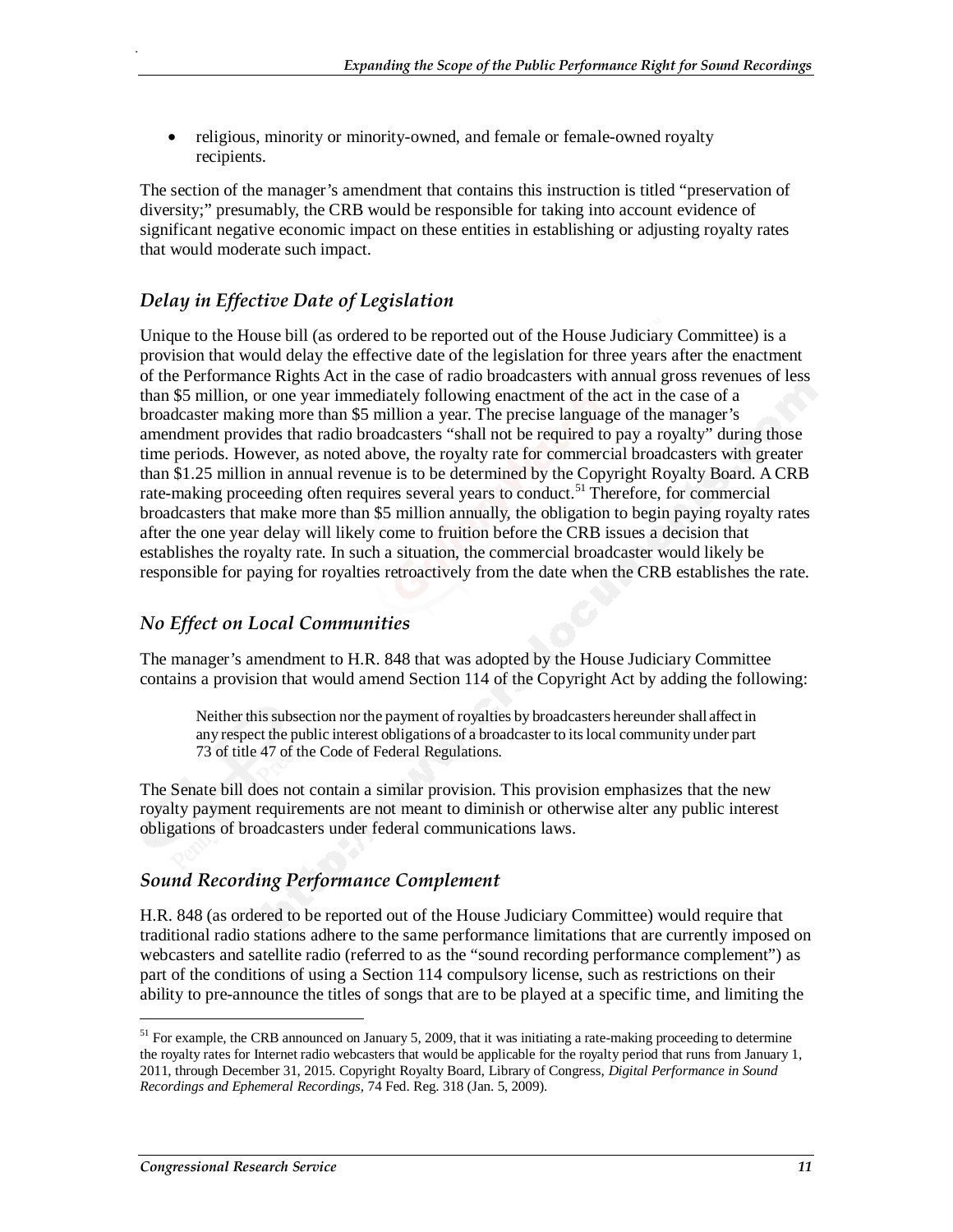transmission of songs from the same sound recording or by the same artist within a certain period of time. The Senate bill, however, would expressly exempt traditional radio stations from these conditions of the Section 114 license.<sup>52</sup>

#### *Safeguards for Existing Royalties Paid to Musical Work Copyright Owners*

Section 5 of H.R. 848 (as ordered to be reported out of the House Judiciary Committee) has several more subsections than the Senate bill's counterpart, in which the bill takes further steps to emphasize that the royalties currently being paid to songwriters by terrestrial broadcasters are not to be reduced or adversely affected in any way, as a result of the expanded performance right that will be granted to recording artists, musicians, and performers. For example, the House bill declares that license fees payable for the public performance of sound recordings are not to be cited, taken into account, or otherwise used to adjust the license fees payable to *musical work* copyright owners for public performance of their works; for the purpose of reducing or adversely affecting such license fees; in any administrative, judicial, or other governmental forum or proceeding; or otherwise.<sup>53</sup> In addition, license fees paid by terrestrial broadcast stations for the public performance of musical works "shall be independent of license fees paid for the public performance of sound recordings."<sup>54</sup> Furthermore, H.R. 848 expressly spells out the music license obligations of terrestrial radio stations under the Performance Rights Act—in addition to the new requirement of paying for the performance of sound recordings, they must continue to obtain licenses for the public performance of copyrighted musical works contained within sound recordings.<sup>55</sup>

#### *Requirements for Payment of Royalties*

The House bill (as ordered to be reported out of the House Judiciary Committee) also contains a sixth section (that the Senate bill lacks) that establishes the following requirements for the payment of royalties:<sup>56</sup>

- A featured recording artist who performs on a sound recording that has been licensed for public performance by means of a digital audio transmission is entitled to receive payments from the copyright owner of the sound recording in accordance with the terms of the artist's contract.
- Sound recording copyright owners must deposit 1% of the receipts from their licensing of public performance rights by means of a digital audio transmission, into a fund established by the American Federation of Musicians and American Federal of Television and Radio Artists, for the benefit of nonfeatured performers who have performed on sound recordings.<sup>57</sup>

1

 $52$  Section 2(d) of S. 379.

<sup>&</sup>lt;sup>53</sup> Section 5(a)(1) of H.R. 848, amending 17 U.S.C. § 114(i).

 $54$  Section 5(c) of H.R. 848, amending 17 U.S.C. § 114(f).

<sup>&</sup>lt;sup>55</sup> Section 5(a)(1) of H.R. 848, amending 17 U.S.C. § 114(i).

<sup>56</sup> Section 6 of H.R. 848, amending 17 U.S.C. § 114(g).

 $57$  The House bill specifies that the fund shall be distributed 50% to nonfeatured musicians and 50% to nonfeatured vocalists.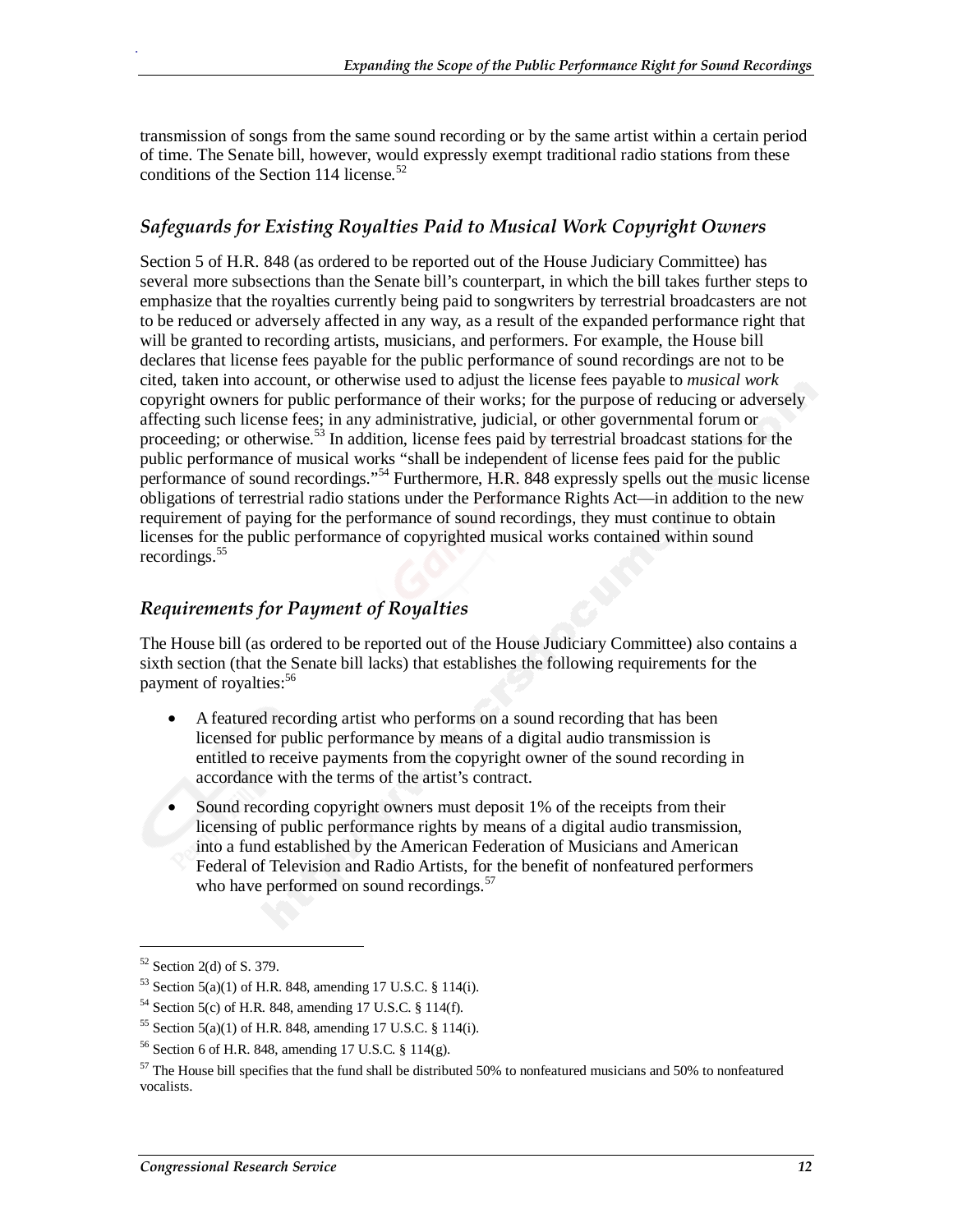• Radio broadcasters must pay 50% of the total royalties owed for the public performance of sound recordings directly to featured and nonfeatured artists, in the proportions called for under existing  $law<sup>58</sup>$ .

### **Supporting the Local Radio Freedom Act**

Introduced by Representatives Gene Green and Michael Conaway on February 12, 2009, the Supporting the Local Radio Freedom Act (H.Con.Res. 49) expresses that Congress should not impose any new performance fees, royalties, or other charges relating to the over-the-air broadcasts of sound recordings by local radio stations or by any business engaged in such activity. Representative Green stated that "[r]adio has played a huge role in promoting new music and artists at no cost to the record labels. The performance tax being pushed by the record labels is projected to have a huge price tag costing local stations and the community millions of dollars."<sup>59</sup> More than 200 Members of the House have signed onto the non-binding resolution as co-sponsors as of the date of this report.

A similar resolution, S.Con.Res. 14, was introduced on March 30, 2009, by Senator Blanche Lincoln, along with Senator John Barrasso. Senator Lincoln commented that "[t]his resolution will ensure that local radio stations across the country can continue to serve listeners without being subjected to additional fees that could diminish the quality of radio programming, including news, weather and AMBER Alert information that at times proves lifesaving."<sup>60</sup>

**.** 

<sup>&</sup>lt;sup>58</sup> Under the Copyright Act, the distribution of payments to all artists who performed on sound recordings are to be made as follows: 2.5% to nonfeatured musicians, 2.5% to nonfeatured vocalists, and 45% to featured artists. 17 U.S.C.  $$114(g)(2)(B)-(D).$ 

<sup>59</sup> Press Release, *Rep. Gene Green Introduces Bipartisan Measure Against Radio Performance Taxes, available at*  http://www.house.gov/list/press/tx29\_green/LRFAREINTRO.html.

<sup>60</sup> Press Release, *Lincoln Reintroduces Resolution Recognizing Value of Radio Airplay, available at*  http://lincoln.senate.gov/newsroom/2009-03-30-1.cfm.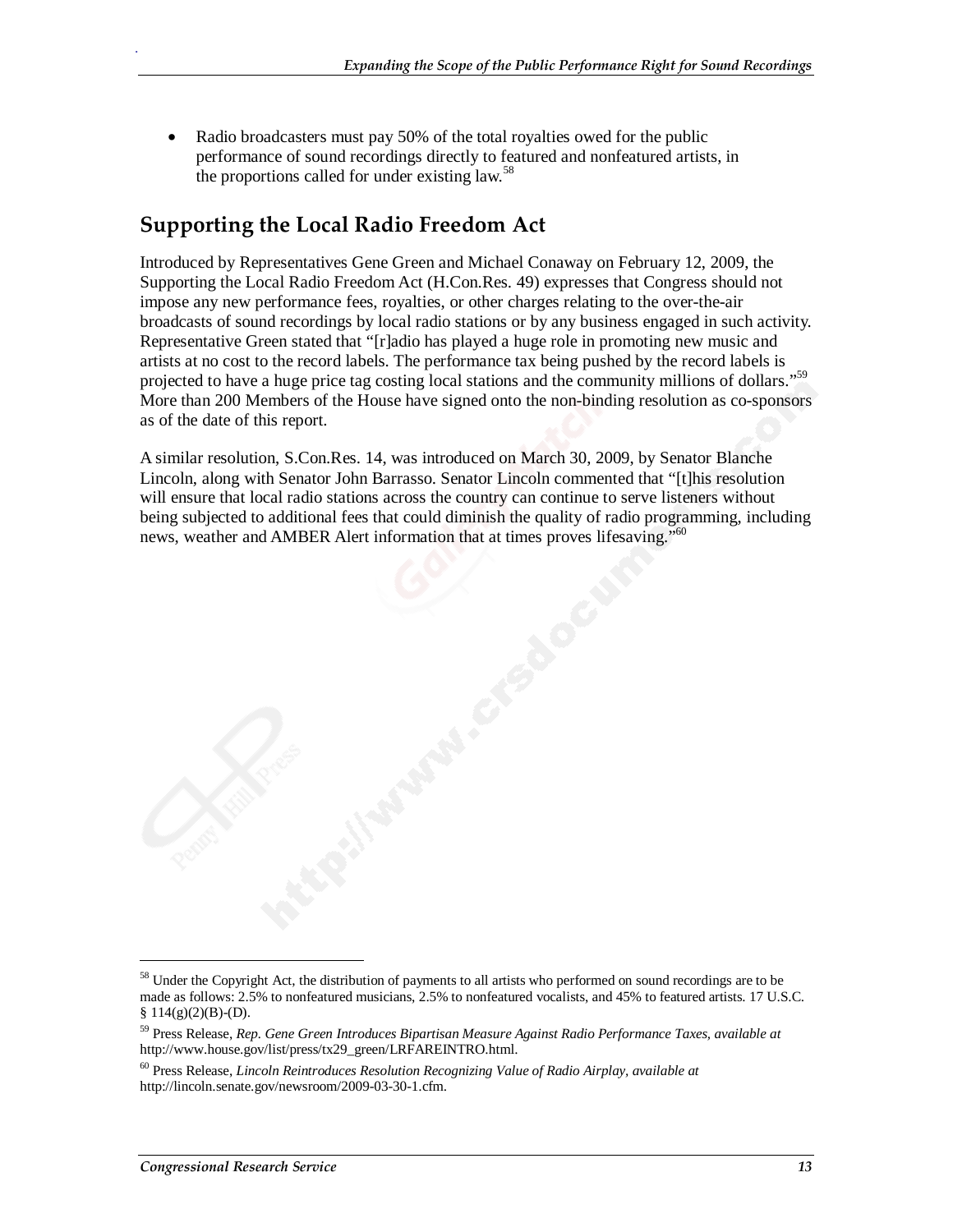## **Appendix. License Fees for Public Performance of Music**

|                                                                                                                                                      | <b>Publicly Performing a Work</b><br><b>Through Analog Transmission</b>                                                                                                                                                                                                                                                                                                                                                                                                                                                                                                                                                                                                                                                                                                                                                                                                                                                                                                                                      | <b>Publicly Performing a Work Through</b><br><b>Digital Transmission</b>                                                                                                                                                                                                                                                                                                                                                                                                                                                                                                                                                                                                                                                                                                                                                                                                                                                                                                                  |
|------------------------------------------------------------------------------------------------------------------------------------------------------|--------------------------------------------------------------------------------------------------------------------------------------------------------------------------------------------------------------------------------------------------------------------------------------------------------------------------------------------------------------------------------------------------------------------------------------------------------------------------------------------------------------------------------------------------------------------------------------------------------------------------------------------------------------------------------------------------------------------------------------------------------------------------------------------------------------------------------------------------------------------------------------------------------------------------------------------------------------------------------------------------------------|-------------------------------------------------------------------------------------------------------------------------------------------------------------------------------------------------------------------------------------------------------------------------------------------------------------------------------------------------------------------------------------------------------------------------------------------------------------------------------------------------------------------------------------------------------------------------------------------------------------------------------------------------------------------------------------------------------------------------------------------------------------------------------------------------------------------------------------------------------------------------------------------------------------------------------------------------------------------------------------------|
| <b>Royalties Due to</b><br>the Musical Work<br>Copyright<br><b>Holder</b> —includes<br>the songwriter and<br>the music publisher                     | As an example, ASCAP offers two types<br>of license agreements: <sup>a</sup><br>(1) A "blanket license" is available for<br>radio stations that broadcast music<br>frequently. The annual fee is a<br>percentage of the station's annual<br>revenues; the rate for 1996 through<br>2000 was 1.615% for stations with<br>annual gross revenue over \$150,000, or<br>a minimum of 1% of adjusted gross<br>income. <sup>b</sup><br>For stations that have less than \$150,000<br>in annual revenue, there is a flat fee<br>schedule that ranges from \$450 to<br>\$1,800.<br>(2) A "per program license" is available<br>for talk and news radio stations that use<br>less copyrighted music; the fee is 0.24%<br>of Adjusted Gross Revenue and covers<br>incidental uses of music.                                                                                                                                                                                                                             | ASCAP offers several types of licensing<br>agreements for Internet music uses, the fees for<br>which vary depending on the size of the audience,<br>revenue, whether the Internet service is<br>interactive or non-interactive, the number of<br>music performances, among other things. <sup>c</sup> The<br>minimum fee for non-interactive Internet<br>websites is \$288, while the minimum fee for<br>interactive sites is \$340.                                                                                                                                                                                                                                                                                                                                                                                                                                                                                                                                                      |
| <b>Royalties Due to</b><br>the Sound<br><b>Recording</b><br>Copyright<br>Holder-includes<br>the performing artist,<br>musicians, and<br>record label | None.<br>However, the Performance Rights Act<br>(H.R. 848 and S. 379), introduced in<br>the III <sup>th</sup> Congress, would require<br>terrestrial broadcasters to pay artists<br>and record labels for the right to play<br>sound recordings over the air. The<br>royalty rate would be determined by the<br>Copyright Royalty Board in a ratemaking<br>proceeding.<br>In lieu of this rate, S. 379 would permit<br>commercial broadcasters that have an<br>annual revenue of less than \$1.25 million<br>to elect to pay a fixed \$5,000 royalty fee<br>per year, and public broadcasting<br>entities, including college radio stations,<br>could choose to pay \$1,000 a year,<br>regardless of their annual revenue.<br>H.R. 848, as ordered to be reported out<br>of the House Judiciary Committee,<br>would establish several alternative<br>royalty fees for broadcasters that satisfy<br>the following criteria:<br>(1) If the commercial broadcaster has an<br>annual revenue that exceeds \$1.25 | The Copyright Royalty Board has established the<br>following rates:<br>Commercial webcasters: <sup>d</sup> \$.0008 per<br>performancee for 2006, \$.0011 per performance<br>for 2007, \$.0014 per performance for 2008,<br>\$.0018 per performance for 2009, and \$.0019<br>per performance for 2010.<br>Noncommercial webcasters:<br>(1) For Internet transmissions totaling less than<br>159,140 Aggregate Tuning Hours (ATH)f a<br>month, an annual per channel royalty of \$500.<br>(2) For Internet transmissions totaling more than<br>159, 140 ATH a month, a royalty of \$.0008 per<br>performance for 2006, \$.0011 per performance<br>for 2007, \$.0014 per performance for 2008,<br>\$.0018 per performance for 2009, and \$.0019<br>per performance for 2010.<br>All webcasters must also pay an annual minimum fee<br>of \$500 per channel.<br>Satellite radio:8<br>6 % of gross revenues for 2007 & 2008; 6.5% for<br>2009; 7% for 2010; 7.5% for 2011; and 8% for<br>2012. |

.

million, the royalty rate would be set by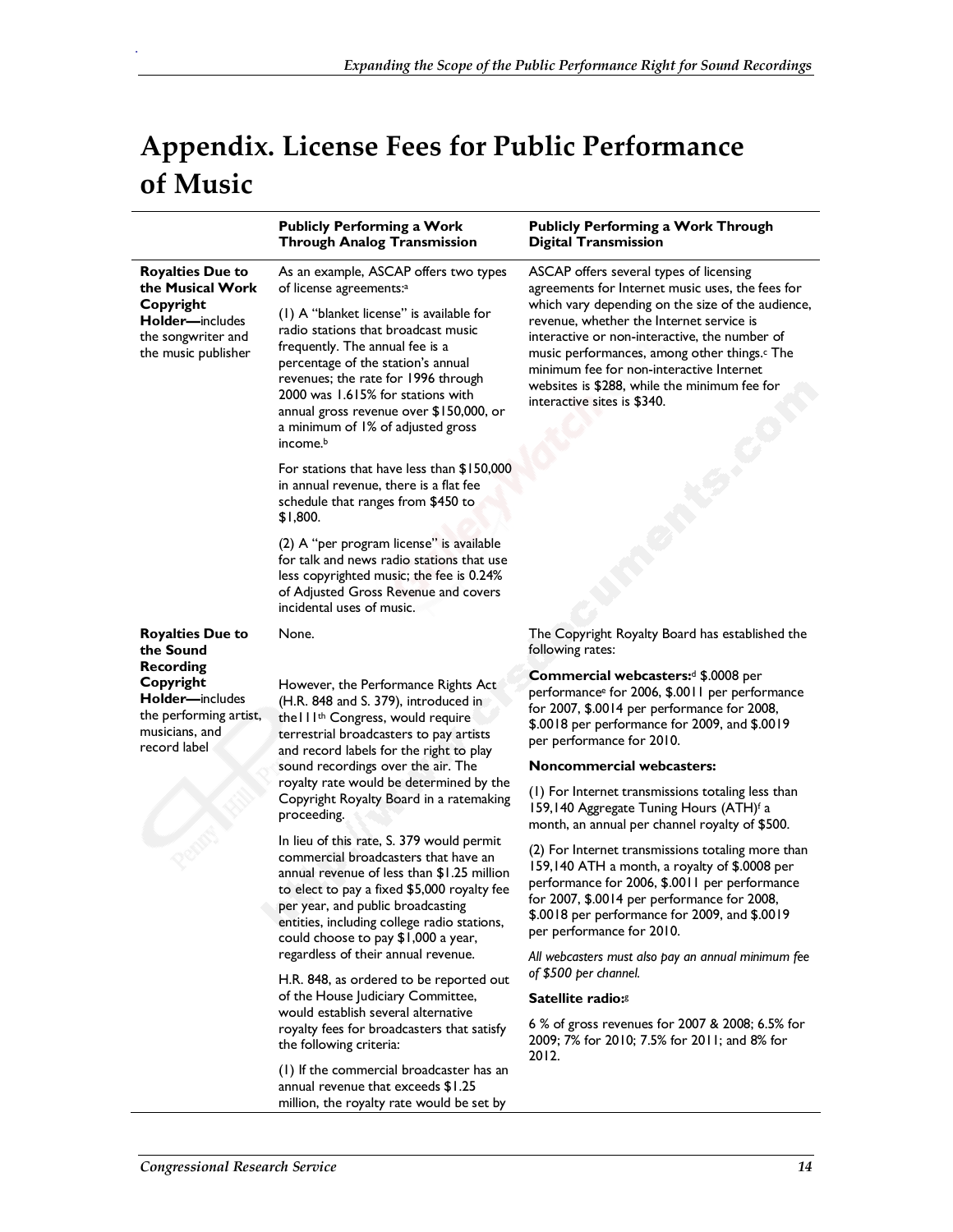| <b>Publicly Performing a Work</b><br><b>Through Analog Transmission</b>                                                                                                           | <b>Publicly Performing a Work Through</b><br><b>Digital Transmission</b> |  |
|-----------------------------------------------------------------------------------------------------------------------------------------------------------------------------------|--------------------------------------------------------------------------|--|
| the Copyright Royalty Board.                                                                                                                                                      |                                                                          |  |
| (2) A commercial broadcaster that has<br>an annual revenue of at least \$500,000<br>but less than \$1.25 million, may elect to<br>pay a fixed royalty fee of \$5,000 per<br>year. |                                                                          |  |
| (3) A commercial broadcaster that has<br>an annual revenue of at least \$100,000<br>but less than \$500,000 may elect to pay<br>a fixed royalty fee of \$2,500 per year.          |                                                                          |  |
| (4) A commercial broadcaster that has<br>an annual revenue of less than \$100,000<br>may elect to pay a fixed royalty fee of<br>$$500$ per year.                                  |                                                                          |  |
| (5) A public broadcasting entity that has<br>an annual revenue of \$100,000 or more<br>may elect to pay a fixed royalty fee of<br>\$1,000 per year.                               |                                                                          |  |
| (6) A public broadcasting entity that has<br>an annual revenue of less than \$100,000<br>may elect to pay a royalty fee of \$500<br>per year.                                     |                                                                          |  |

**Source:** Congressional Research Service. Manager's amendment to H.R. 848 available at http://www.cq.com//displayamendment.do?docid=3116587&productId=1.

- a. The fee examples on this page are the product of private, voluntary negotiations between ASCAP and the radio broadcasters. No government entity is involved in setting these rates.
- b. ASCAP, Customer Licensees, Radio Licensing FAQs, at http://www.ascap.com/licensing/radio/radiofaq.html. These are the rates now shown on ASCAP's website; more up-to-date rates are not available.
- c. ASCAP, Customer Licensees, New Media & Internet Licenses, at http://www.ascap.com/weblicense/ feeCalc.aspx.
- d. Copyright Royalty Board, *Digital Performance Right in Sound Recordings and Ephemeral Recordings,* 72 Fed. Reg. 24084 (May 1, 2007).
- e. A performance is a single sound recording publicly performed by digital audio transmission, heard by a single listener. For example, if a webcaster streams 30 songs to 100 listeners in the course of a day, the total would be 3,000 performances for that day.
- f. ATH is the total hours of programming transmitted during a certain period of time to all listeners. For example, if a webcaster streamed one hour of music to 1 listener, the ATH for that webcaster would be 1. If 2 listeners each listened for half an hour, the ATH would also be 1. If 10 listeners listened to 1 hour, the ATH would be 10, and so forth.
- g. Copyright Royalty Board, *Determination of Rates and Terms for Preexisting Subscription Services and Satellite Digital Audio Radio Services*, 73 Fed. Reg. 4080 (Jan. 24, 2008).